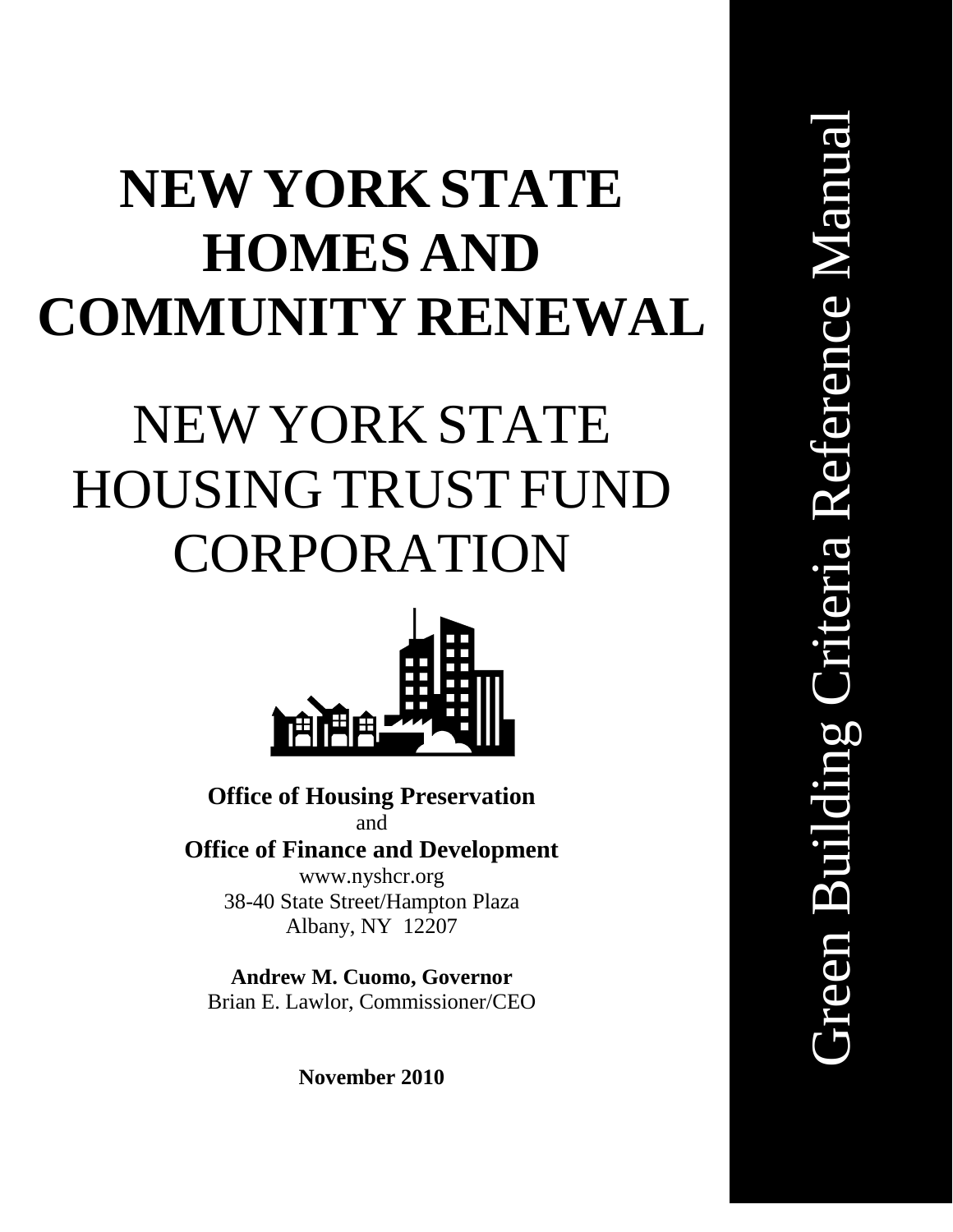# **HCR/HTFC Green Building Criteria Reference Manual**

# Table of Contents

# **SECTION A – THRESHOLD CRITERIA (Mandatory)**

# **SECTION B – REQUIRED TO QUALIFY FOR THE GREEN BUILDING INITIATVE**

#### Integrated Design Process

# Location and Neighborhood Fabric

# Site Planning/Environmental Impacts

# Healthy Living Environment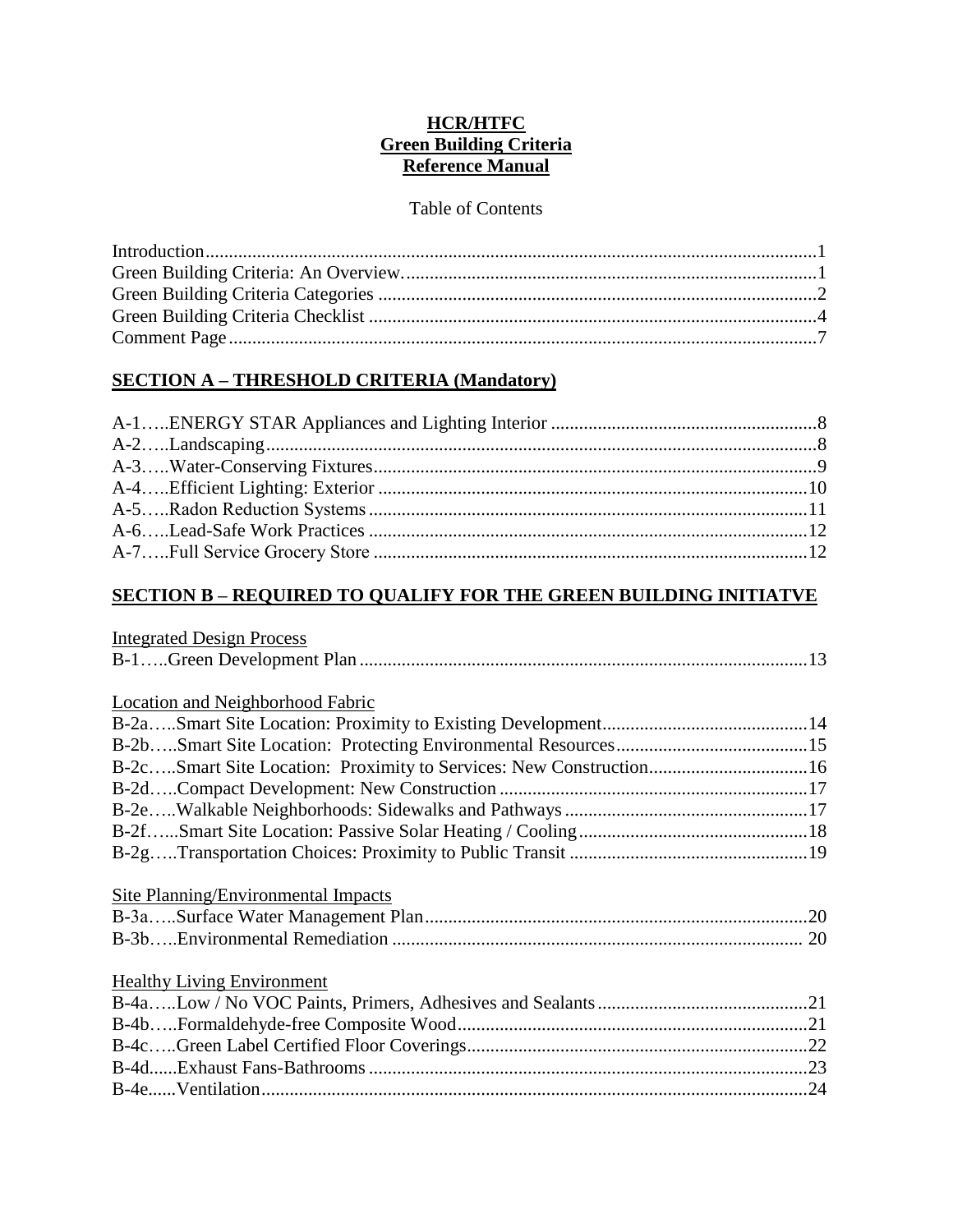| B-4jMaterials in Wet Areas: Surfaces and Tub and Shower Enclosures26                                      |  |
|-----------------------------------------------------------------------------------------------------------|--|
|                                                                                                           |  |
|                                                                                                           |  |
| <b>Operations and Maintenance</b>                                                                         |  |
|                                                                                                           |  |
|                                                                                                           |  |
|                                                                                                           |  |
| <b>SECTION C - REQUIRED TO QUALIFY FOR GREEN BUILDING MEASURES</b><br><b>BEYOND THE STANDARD CRITERIA</b> |  |
| <b>Location and Neighborhood Fabric</b>                                                                   |  |
| C-1Smart Site Location - Brownfield, Grayfield, or Adaptive Reuse Site29                                  |  |
| <b>Energy Efficiency</b>                                                                                  |  |
|                                                                                                           |  |
| Materials Beneficial to the Environment                                                                   |  |
|                                                                                                           |  |
|                                                                                                           |  |
|                                                                                                           |  |
|                                                                                                           |  |
|                                                                                                           |  |
|                                                                                                           |  |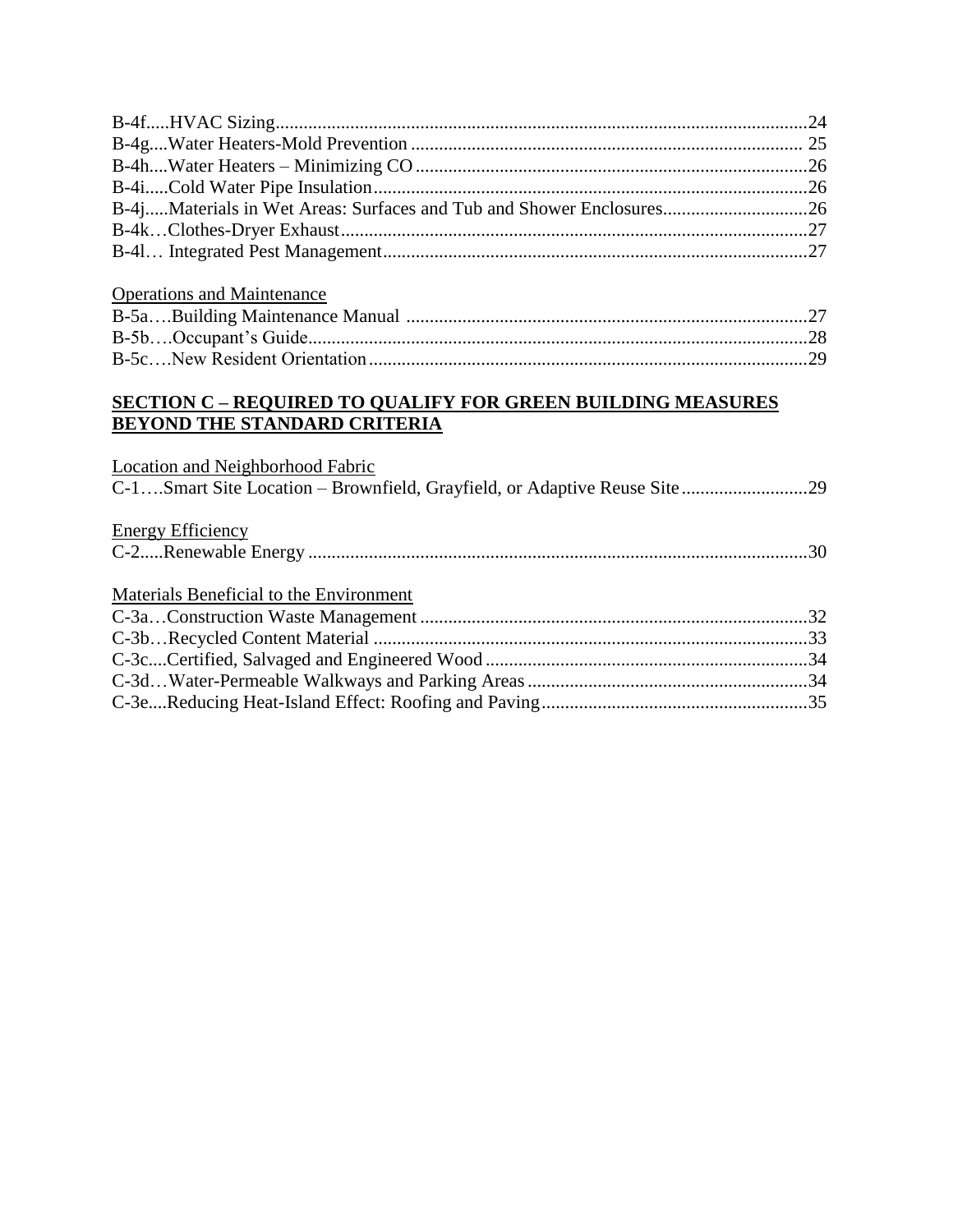#### **Introduction**

New York State Homes and Community Renewal (HCR) and the Housing Trust Fund Corporation (HTFC) have developed this Green Building Criteria Reference Manual to educate and inform affordable housing developers in developing sustainable and healthier housing developments. The Manual is intended to provide details on the various measures that developers must undertake in order to satisfy HCR/HTFC requirements.

Green building design integrates materials and methods that promote environmental sustainability, economic vitality, and social benefits through design, construction, and operation of the built environment. HCR/HTFC encourages green sustainable development that aligns affordable housing investment strategies with environmentally- responsible building practices.

Green Building elements that are proposed to be incorporated in a project must be identified in the application attachments: Green Building Criteria Checklist, preliminary plans, and the outline specifications.

HCR and HTFC extend a special thank you to the Enterprise Foundation for their support and guidance provided in developing this Green Building Criteria Reference Manual.

#### **Green Building Criteria Overview**

The green building criteria and sustainable development criteria promote public health, energy conservation, operational savings and sustainable building practices in all housing design. As a result, the strategies in the following pages enhance affordable housing and communities as a whole.

In addition to increasing resource efficiency and reducing environmental impacts, green building strategies can yield cost savings through long-term reduction in operating expenses. The benefits include improved energy performance and comfort, a healthier indoor environment, increased durability of building components, and simplified maintenance requirements that can lead to financial efficiencies for property managers and owners. Green building practices improve the economics of managing affordable housing while enhancing quality of life for residents. When green building practices are incorporated into the location of affordable housing, placing homes near community amenities such as public transportation to create walkable, livable neighborhoods, the benefits for residents and communities include fewer sprawl-related transportation impacts.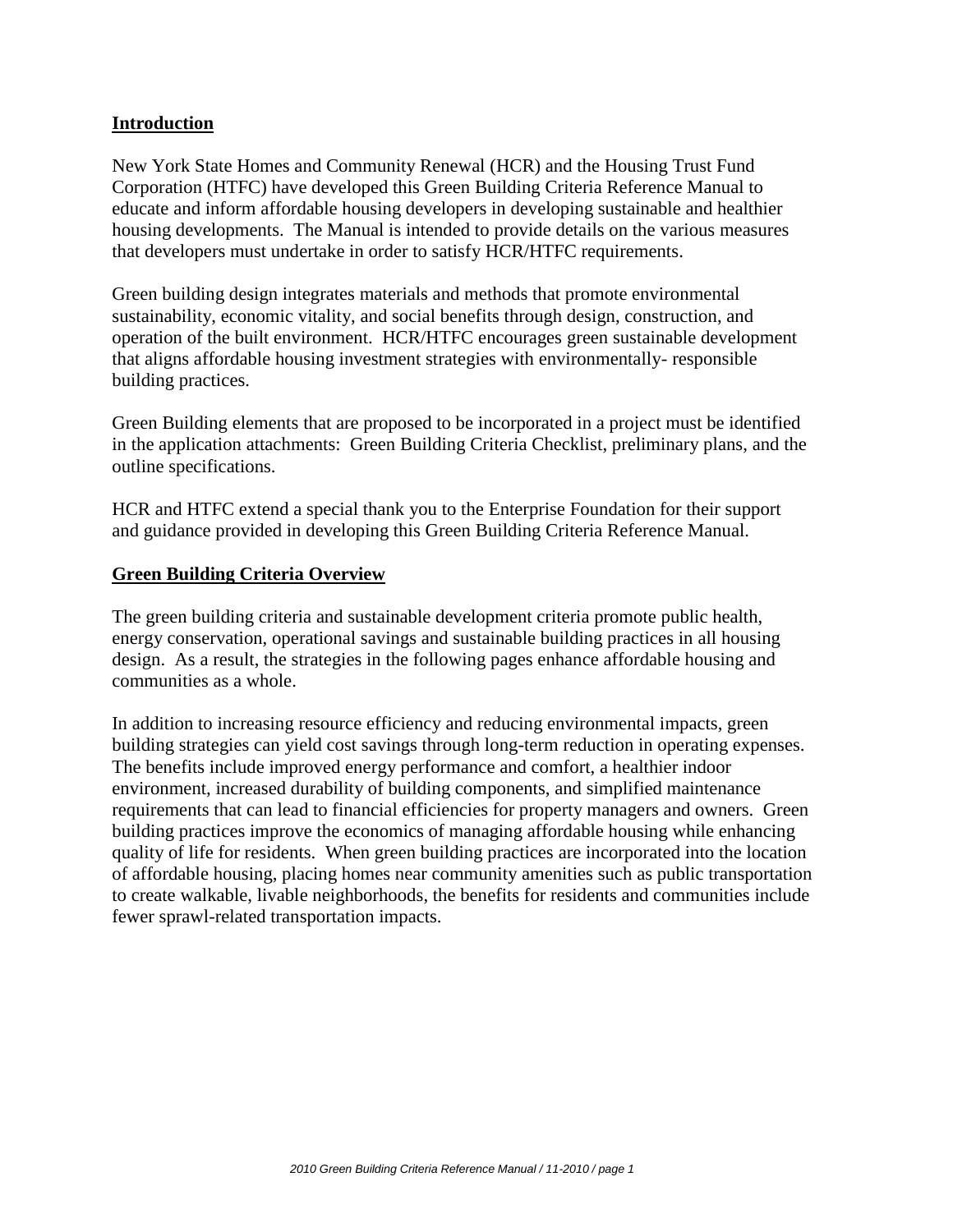# **Green Building Criteria Categories**

#### Integrated Design Process

An integrated design process incorporates sustainability up-front, uses a holistic and totalsystems approach to the development process, and promotes good health and livability through the building's life cycle. The goal is to establish a written commitment by the development team that articulates the project's green building and sustainability criteria and objectives through the building's life cycle.

Sustainable building strategies should be considered from the moment the developer initiates the project. The professional development team includes the developer, architect, engineer, landscape architect, LEED™ Accredited Professional or experienced green building design specialist, contractor, and asset and property management staff. Whenever possible, the team also should include maintenance staff and resident representatives. The team must be committed to environmentally responsive and healthy building principles and practices.

#### Location and Neighborhood Fabric

Location within existing communities, or contiguous to existing development, helps conserve land and the spread of storm-water runoff to new watersheds. It also reduces travel distances. Proper site selection avoids development of inappropriate sites and damage to or loss of fragile, scarce environmental resources. The greatest savings come from developing in areas that already have infrastructure and civic amenities. Site selection is also an opportunity to clean up and redevelop brownfields, and restore the land and infill segmented communities.

Compact development encourages more resource-efficient development of land, reduces development costs and conserves energy. It can also contribute to more walkable, livable communities, while helping restore, invigorate, and sustain livable development patterns. Making the streetscape safer and more inviting for walkers and bicyclists encourages alternative transportation choices to the automobile. It also promotes physical activity and public health, while creating opportunities for social interaction and increased safety by bringing more eyes on public spaces.

#### Site Planning/Environmental Impacts

Sustainable design and site planning integrate design and construction strategies to minimize environmental site impacts; enhance human health; reduce construction costs; maximize energy, water, and natural resource conservation; improve operational efficiencies, and promote alternative transportation.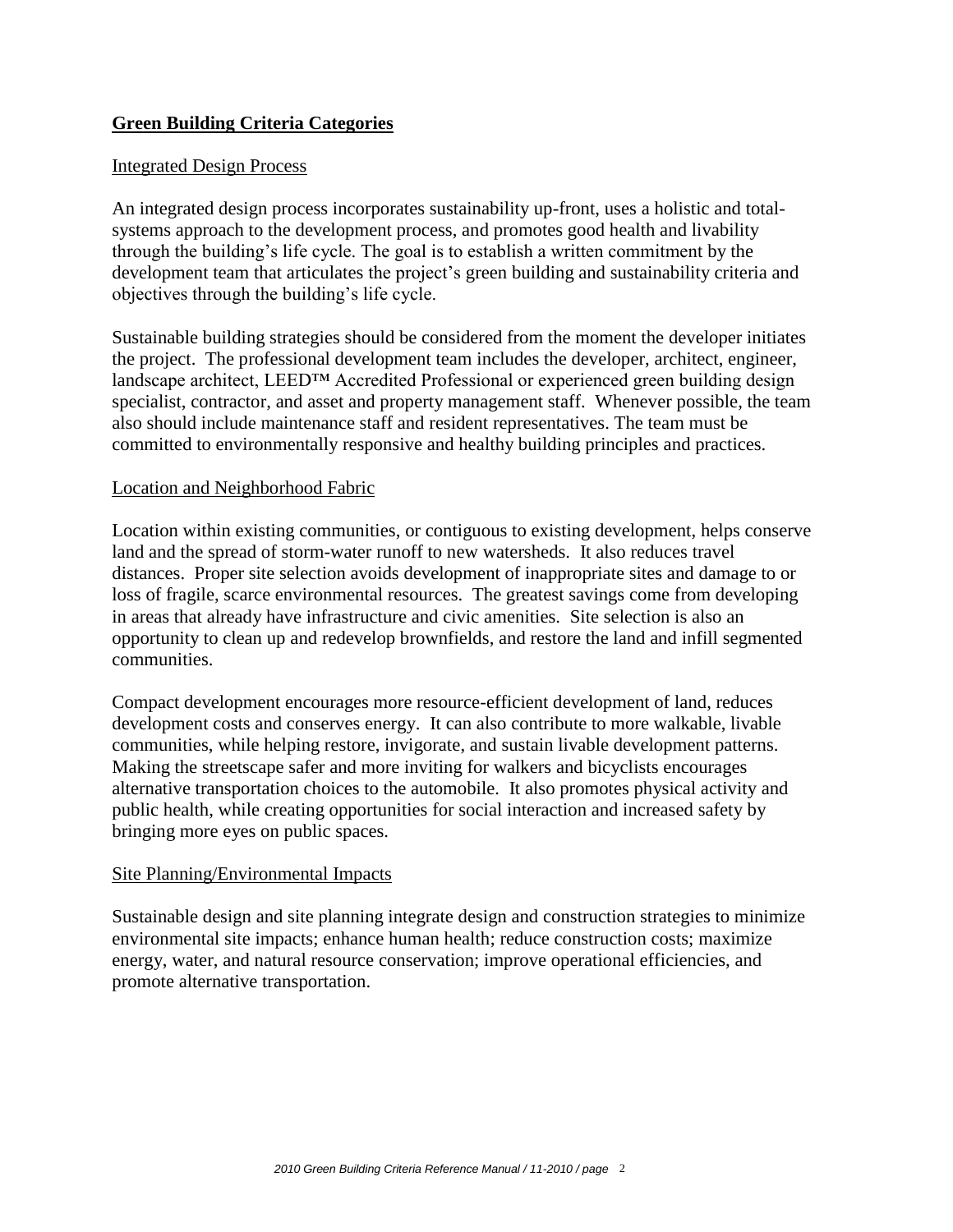#### Water Conservation

Water efficiency conserves finite fresh water resources and reduces utility bills. Significant water savings can be realized by specifying and installing water-efficient appliances and plumbing fixtures, implementing low-water landscape and irrigation strategies, and taking advantage of rainwater catchment and gray water sources.

#### Energy Efficiency

Energy efficiency helps to maximize resident comfort and health, and reduces utility bills. Conservation measures mitigate the accumulative burdens of energy production and delivery, extraction of non-renewable natural resources, degradation of air quality, global warming, and the increasing concentration of pollutants.

#### Materials Beneficial to the Environment

Reducing, reusing and recycling building materials conserve natural resources and reduce emissions associated with manufacturing and transporting raw materials. Many techniques and building products on the market contribute to more durable, healthy, and resourceefficient buildings.

#### Healthy Living Environment

The importance of a healthy living environment is a significant green building issue directly affecting residents. Creating a healthy living environment involves the use of materials that do not cause negative health impacts for residents or workers, especially for more sensitive groups such as children, seniors, and individuals with existing respiratory problems and compromised immune systems.

#### Operations and Management

Operations and management (O&M) practices can positively impact the building owner's costs and residents' health, comfort and safety. Sustainable building O&M practices enhance resident health and operational savings. The key to successful building performance is the integration of O&M plans, education and cost-effective, low-maintenance design.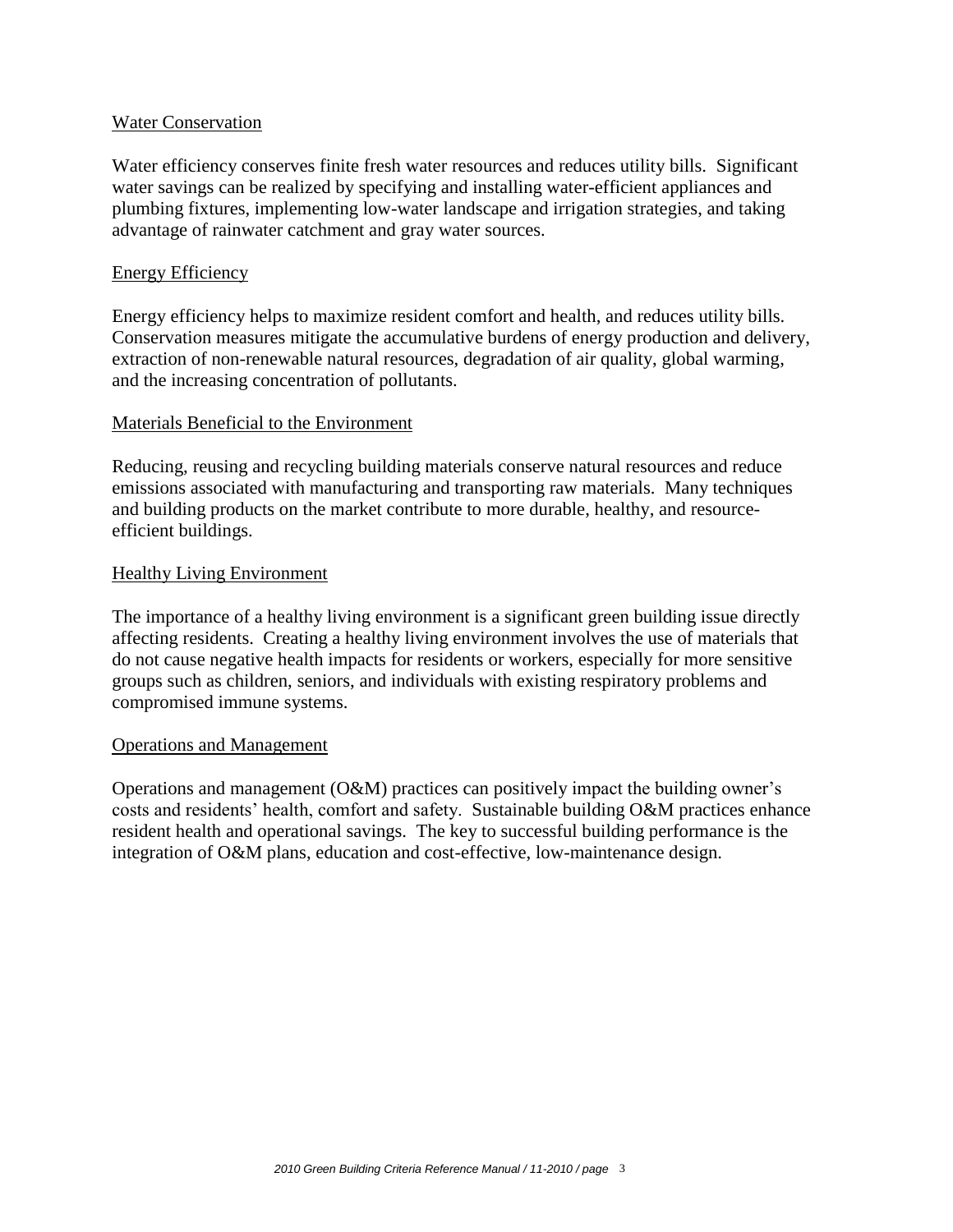# **Green Building Criteria Checklist**

#### **Applicant:**

#### **Project Name:**

**Instructions:** In order to qualify and receive Green Building points, applicants must complete the applicable sections of this checklist. The items listed in Section A are mandatory. Section B contains both mandatory and optional standard criteria. Section C must be completed if applicant is including green measures in the project beyond the standard criteria. All non-applicable items must be explained in the "Comments" section at the end of this attachment. More specific criteria information is included in HCR's Green Building Criteria Reference Manual.

# **SECTION A – Threshold Criteria - MANDATORY**

All of the criteria in this section must be included in all projects. Possible exceptions include items A-2, A-5 and A-6 where the criteria may not be applicable to your project.

*Note:* These criteria have been included in the HCR/HTFC Design Handbook.

|  | N/A | Item  | Criteria                                                                             |  |
|--|-----|-------|--------------------------------------------------------------------------------------|--|
|  |     | $A-1$ | Use ENERGY STAR appliances, lighting and heating systems or the equivalent           |  |
|  |     |       | which will produce the same or comparable energy efficiency or savings.              |  |
|  |     | $A-2$ | Landscaping: Select native or non-invasive new trees and plants that are             |  |
|  |     |       | appropriate to the site's soil and microclimate.                                     |  |
|  |     | $A-3$ | Install water conserving fixtures.                                                   |  |
|  |     | $A-4$ | Use daylight sensors or timers on outdoor lighting to maximize energy efficiency.    |  |
|  |     | $A-5$ | Install a passive radon-reduction system (new construction) or an active radon-      |  |
|  |     |       | reduction system and measures (rehabilitation projects) to be activated should tests |  |
|  |     |       | confirm the presence of radon gas in the building.                                   |  |
|  |     | $A-6$ | Use lead-safe work practices during renovation, remodeling, painting and             |  |
|  |     |       | demolition (for properties built before 1978).                                       |  |

**SECTION B – Standard Criteria (Required to qualify for Green Building points)**

Use this section to identify the criteria included in your project.

|                | <b>Integrated Design Process</b> |     |        |                                                                                       |  |
|----------------|----------------------------------|-----|--------|---------------------------------------------------------------------------------------|--|
| $\overline{Y}$ | N                                | N/A | Item   | Criteria                                                                              |  |
|                |                                  |     | $B-1$  | Green Development Plan (MANDATORY): Submit a plan outlining the                       |  |
|                |                                  |     |        | integrated approach used for this development that demonstrates involvement of        |  |
|                |                                  |     |        | the entire development team.                                                          |  |
|                |                                  |     |        | Location and Neighborhood Fabric (Applicants must include a minimum of 4 criteria)    |  |
|                | N                                | N/A | Item   | Criteria                                                                              |  |
|                |                                  |     | $B-2a$ | <b>Smart Site Location: Proximity to Existing Development:</b> Locate on a site with  |  |
|                |                                  |     |        | access to existing roads, water, sewers and other infrastructure within or contiguous |  |
|                |                                  |     |        | to existing development.                                                              |  |
|                |                                  |     | $B-2b$ | Smart Site Location: Protecting Environmental Resources: Do not locate new            |  |
|                |                                  |     |        | development in close proximity to wetlands, critical slope areas, prime farmland,     |  |
|                |                                  |     |        | public parkland, critical habitat, or 100-year floodplain.                            |  |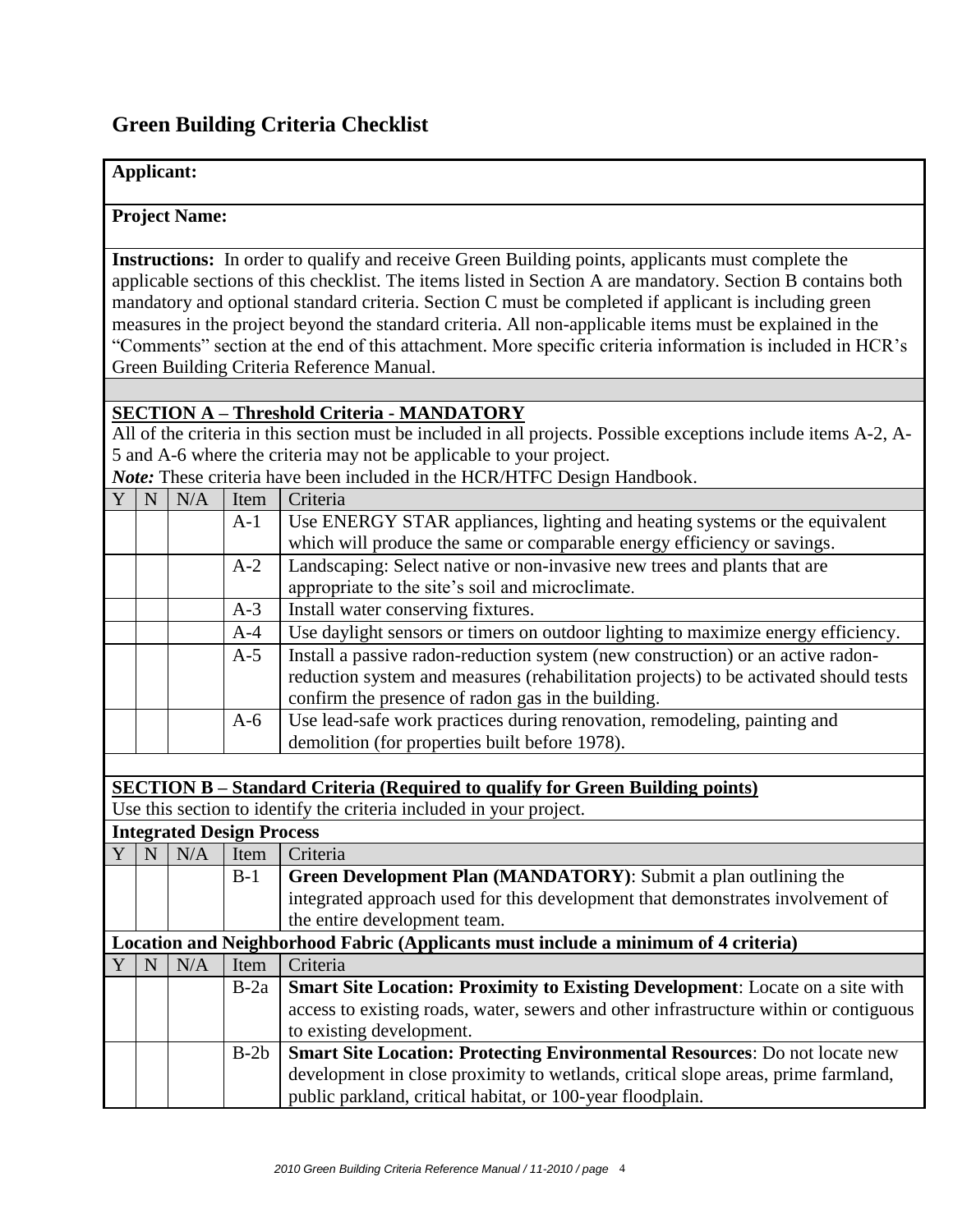|   |             |     | $B-2c$ | Smart Site Location: Proximity to Services: Locate projects in close proximity to   |  |
|---|-------------|-----|--------|-------------------------------------------------------------------------------------|--|
|   |             |     |        | community and retail facilities.                                                    |  |
|   |             |     | $B-2d$ | <b>Compact Development:</b> Achieve densities for new construction of at least six  |  |
|   |             |     |        | units per acre for detached/semi-detached houses; 10 for town homes; 15 for         |  |
|   |             |     |        | apartments.                                                                         |  |
|   |             |     | $B-2e$ | Walkable Neighborhoods: Sidewalks and Pathways: Connect project to the              |  |
|   |             |     |        | pedestrian grid.                                                                    |  |
|   |             |     | $B-2f$ | Smart Site Location: Passive Solar Heating/Cooling: Orient building to make         |  |
|   |             |     |        | the greatest use of passive solar heating and cooling.                              |  |
|   |             |     | $B-2g$ | Transportation Choices: Locate project in close proximity to public transit         |  |
|   |             |     |        | services.                                                                           |  |
|   |             |     |        | <b>Site Planning/Environmental Impacts</b>                                          |  |
| Y | $\mathbf N$ | N/A | Item   | Criteria                                                                            |  |
|   |             |     | $B-3a$ | Surface Water Management Plan (MANDATORY): Provide SWMP identifying                 |  |
|   |             |     |        | how storm water will be captured and addressed on the project site.                 |  |
|   |             |     | $B-3b$ | <b>Phase I Environmental Site Assessment: Submit a Phase I ESA in accordance</b>    |  |
|   |             |     |        | with ASTM Standard Practice for ESAs.                                               |  |
|   |             |     |        | Healthy Living Environment (Applicants must include a minimum of 7 criteria)        |  |
| Y | $\mathbf N$ | N/A | Item   | Criteria                                                                            |  |
|   |             |     | $B-4a$ | Low/No VOC Paints, Primers, Adhesives and Sealants: All interior paints,            |  |
|   |             |     |        | primers, adhesives, and sealants must contain low or no VOCs.                       |  |
|   |             |     | $B-4b$ | Formaldehyde-free Composite Wood: Use particleboard and medium density              |  |
|   |             |     |        | fiberboard (MDF) that is certified compliant with the ANSI A208.1 and A208.2.       |  |
|   |             |     | $B-4c$ | Green Label Certified Floor Covering: Do not install carpets in below grade         |  |
|   |             |     |        | living spaces, entryways, laundry rooms, bathrooms, kitchens or utility rooms. If   |  |
|   |             |     |        | using carpet, use products that meet the Carpet and Rug Institute's Green Label     |  |
|   |             |     |        | certified carpet, pad and carpet adhesives.                                         |  |
|   |             |     | $B-4d$ | Exhaust Fans - Bathroom (New Construction): Install ENERGY STAR-labeled             |  |
|   |             |     |        | bathroom fans that exhaust to the outdoors and are equipped with a humidistat       |  |
|   |             |     |        | sensor or timer, or operate continuously.                                           |  |
|   |             |     | $B-4e$ | Ventilation (New Construction): Install a ventilation system for the dwelling unit  |  |
|   |             |     |        | that provides 15 cubic feet per minute of fresh air, per occupant.                  |  |
|   |             |     | $B-4f$ | <b>Cooling Equipment:</b> Size heating and cooling equipment in accordance with the |  |
|   |             |     |        | Air Conditioning Contractors of America (ACCA) Manual, Parts J and S,               |  |
|   |             |     |        | ASHRAE handbooks, or equivalent software, to prevent short-cycling of heating or    |  |
|   |             |     |        | air conditioning and ensure adequate dehumidification.                              |  |
|   |             |     | $B-4g$ | Water Heaters: Mold Prevention: Use tankless hot water heaters or install           |  |
|   |             |     |        | conventional hot water heaters in rooms with drains or catch pans piped to the      |  |
|   |             |     |        | exterior of the dwelling and with non-water sensitive floor coverings.              |  |
|   |             |     | $B-4h$ | Water Heaters: Minimizing CO: Specify direct vented or combustion sealed            |  |
|   |             |     |        | water heaters if the heater is located in a conditioned space.                      |  |
|   |             |     | $B-4i$ | Cold Water Pipe Insulation: Insulate exposed cold water pipes in climates and       |  |
|   |             |     |        | building conditions susceptible to moisture condensation.                           |  |
|   |             |     | $B-4j$ | Materials in Wet Areas: Use materials with smooth, durable, cleanable surfaces.     |  |
|   |             |     |        | Do not use mold-propagating materials such as vinyl wallpaper and unsealed grout.   |  |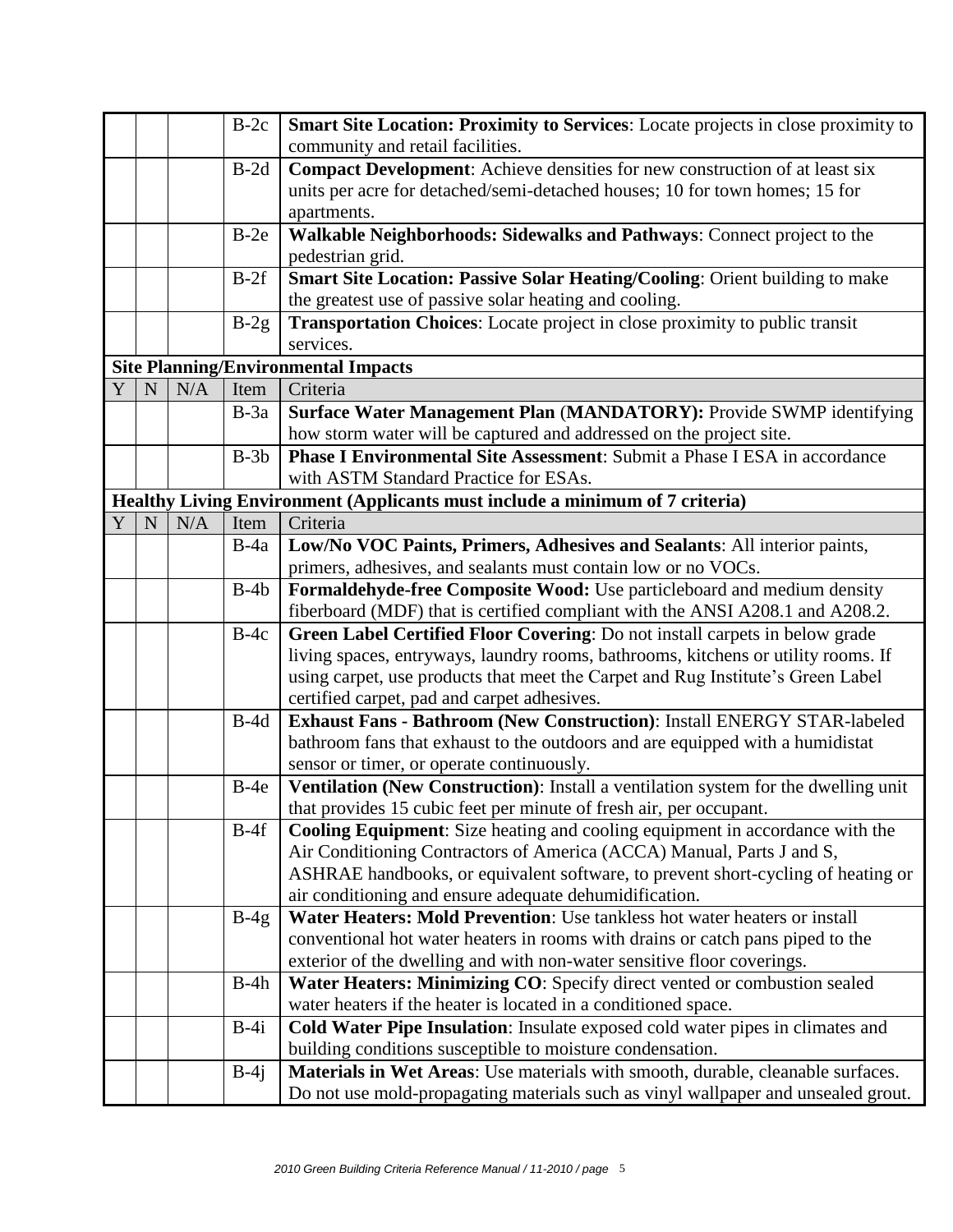|   |             |                          | $B-4k$ | Clothes-Dryer Exhaust: Clothes dryers must be exhausted directly to the                         |  |
|---|-------------|--------------------------|--------|-------------------------------------------------------------------------------------------------|--|
|   |             |                          |        | outdoors.                                                                                       |  |
|   |             |                          | $B-41$ | Integrated Pest Management: Seal all wall, floor and joint penetrations to prevent              |  |
|   |             |                          |        | pest entry. Provide rodent and corrosion proof screens (e.g., copper or stainless               |  |
|   |             |                          |        | steel mesh) for large openings.                                                                 |  |
|   |             |                          |        | <b>Operations and Maintenance</b>                                                               |  |
| Y | N           | N/A                      | Item   | Criteria                                                                                        |  |
|   |             |                          | $B-5a$ | <b>Provide a Building Maintenance Manual (MANDATORY)</b>                                        |  |
|   |             |                          | $B-5b$ | Provide an Occupant's Green Building Guide (MANDATORY)                                          |  |
|   |             |                          | $B-5c$ | <b>Provide New Resident Orientation (MANDATORY)</b>                                             |  |
|   |             |                          |        |                                                                                                 |  |
|   |             |                          |        | <b>SECTION C</b> (Applicants must include a minimum of one criteria if including green building |  |
|   |             |                          |        | measures beyond the standard criteria.)                                                         |  |
|   |             |                          |        | <b>Location and Neighborhood Fabric</b>                                                         |  |
| Y | $\mathbf N$ | N/A                      | Item   | Criteria                                                                                        |  |
|   |             |                          | $C-1$  | Smart Site Location: Brownfield, Grayfield or Adaptive Reuse Site: Locate the                   |  |
|   |             |                          |        | project on a brownfield, grayfield or adaptive reuse site.                                      |  |
|   |             | <b>Energy Efficiency</b> |        |                                                                                                 |  |
| Y | N           | N/A                      | Item   | Criteria                                                                                        |  |
|   |             |                          | $C-2$  | <b>Renewable Energy:</b> Install photovoltaic (PV) panels, wind turbines or other               |  |
|   |             |                          |        | acceptable renewable source, to provide at least 10 percent of the project's                    |  |
|   |             |                          |        | estimated electricity demand.                                                                   |  |
|   |             |                          |        | <b>Materials Beneficial to the Environment</b>                                                  |  |
| Y | N           | N/A                      | Item   | Criteria                                                                                        |  |
|   |             |                          | $C-3a$ | <b>Construction Waste Management:</b> Develop and implement a construction waste                |  |
|   |             |                          |        | management plan to reduce the amount of material sent to the landfill by 25%.                   |  |
|   |             |                          | $C-3b$ | Recycled Content Material: Use 25% materials with recycled content; provide                     |  |
|   |             |                          |        | calculation for recycled content percentage based on cost or value of recycled                  |  |
|   |             |                          |        | content in relation to total materials for project.                                             |  |
|   |             |                          | $C-3c$ | Certified, Salvaged and Engineered Wood: Use at least 50 % (by cost or value)                   |  |
|   |             |                          |        | wood products and materials that are certified in accordance with the Forest                    |  |
|   |             |                          |        | Stewardship Council, salvaged wood, or engineered framing materials.                            |  |
|   |             |                          | $C-3d$ | Water-permeable walkways and parking areas: Use water-permeable materials                       |  |
|   |             |                          |        | in 40% or more of walkways and 40% or more of paved parking areas.                              |  |
|   |             |                          | $C-3e$ | Reduce Heat-Island Effect: Roofing and Paving: 1) Use Energy Star-compliant                     |  |
|   |             |                          |        | and high-emissive roofing for the entire roof or, install a "green" (vegetated) roof            |  |
|   |             |                          |        | covering at least 50% of the roof; or 2) Use light-colored/high-albedo materials                |  |
|   |             |                          |        | and/or an open-grid pavement over at least 30% of the site's hardscaped area.                   |  |
|   |             |                          |        |                                                                                                 |  |
|   |             |                          |        |                                                                                                 |  |
|   |             | Signed (Applicant):      |        | Date:                                                                                           |  |
|   |             |                          |        |                                                                                                 |  |
|   |             |                          |        |                                                                                                 |  |
|   |             |                          |        | Signed (Green Design Professional):<br>Date:                                                    |  |
|   |             |                          |        |                                                                                                 |  |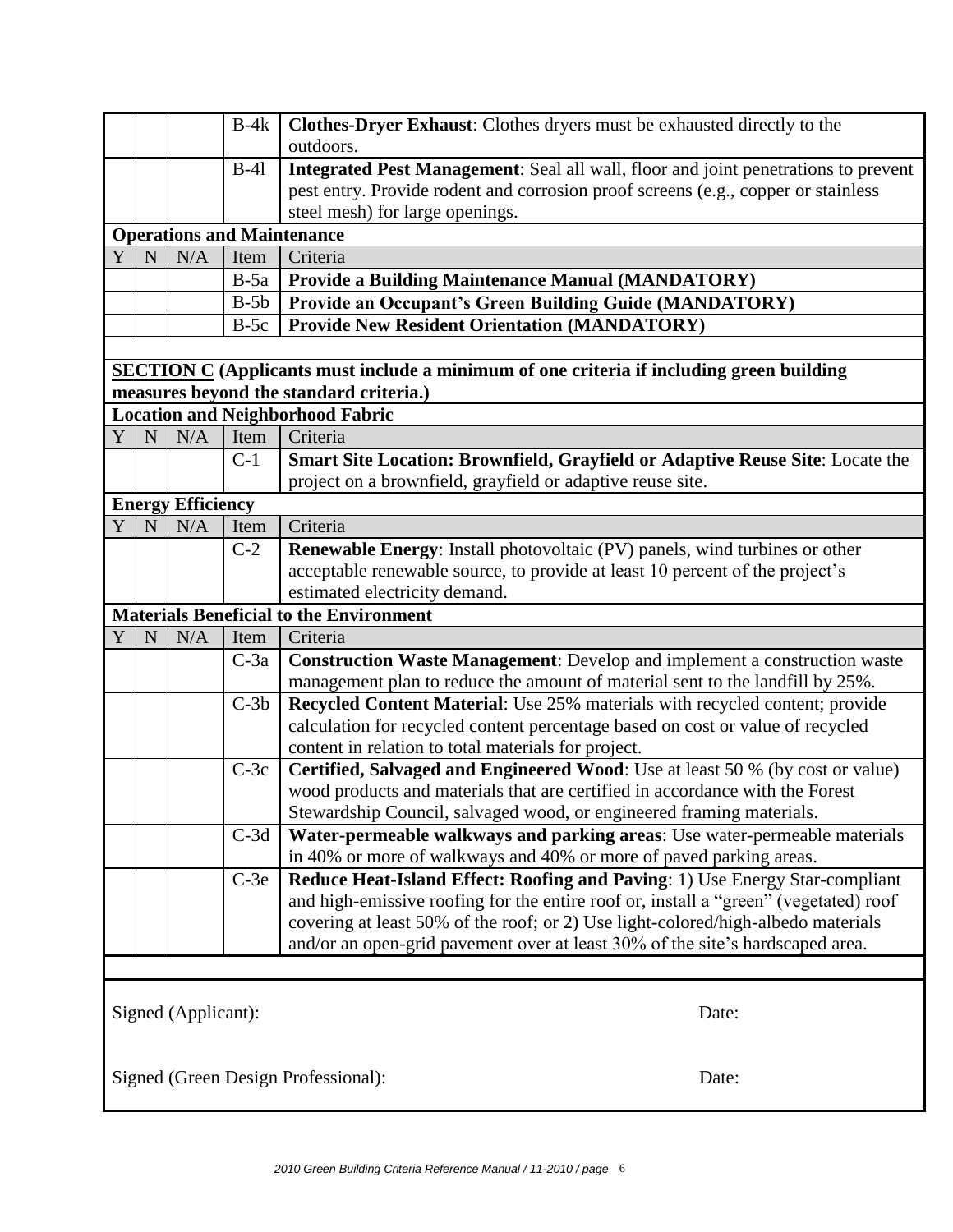**Comments:**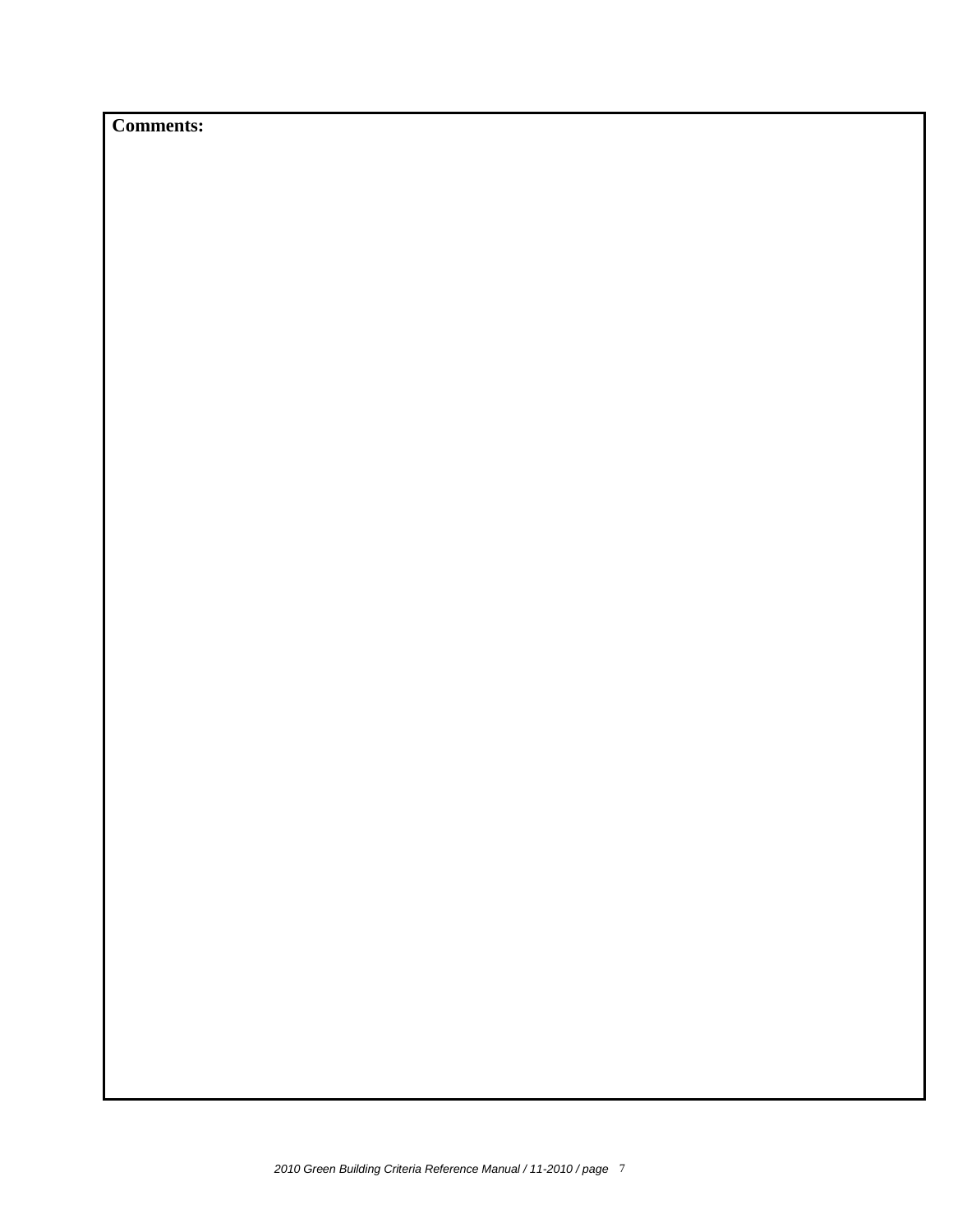**The following sections provide additional guidance concerning the items listed on the Green Building Criteria and the Green Plus Early Award checklists. See the respective checklist for submission requirements.**

# **SECTION A – Threshold Criteria**

# **A-1 ENERGY STAR Appliances, Lighting, and Heating Systems**

Use ENERGYSTAR appliances, lighting, and heating systems, or the equivalent, which will produce the same or comparable energy efficiency or savings.

# **How**

Install refrigerators and any other provided appliances. Install ENERGY STAR labeled, or equivalent heating systems (ENERGY STAR qualified furnaces have an annual fuel utilization efficiency (AFUE) of 90% or greater; ENERGY STAR qualified boilers have an annual fuel utilization efficiency (AFUE) rating of 85% or greater). Install ENERGY STARlabeled, or equivalent, luminaire lamps or the ENERGY STAR Advanced Lighting Package in all interior units, and use ENERGY STAR or high-efficiency commercial grade fixtures, or their equivalent, in all common areas and outdoors.

#### **Intent**

In 1992, EPA introduced ENERGY STAR, a voluntary labeling program designed to identify and promote energy-efficient products to reduce greenhouse gas emissions. ENERGY STAR products must meet strict energy efficiency criteria set by EPA. These products reduce utility costs and greenhouse gas emissions.

#### **Things to Consider**

For more information on ENERGY STAR labeled appliances go to the appliances section of the ENERGY STAR homepage,

[www.energystar.gov/index.cfm?c=appliances.pr\\_appliances.](http://www.energystar.gov/index.cfm?c=appliances.pr_appliances)

This site includes links to lists of qualified dishwashers, clothes washers, refrigerators, and freezers, along with product and store locators, purchasing guides, and information about rebates and other incentive programs.

# **A-2 Landscaping**

Select native or non-invasive new trees and plants that are appropriate to the site's soil and microclimate.

# **How**

Commit to providing a landscape plan, tree or plant list, to be certified by the Architect or Landscape Architect at construction document stage. Notations on specifications or site plans at time of application are acceptable. The plan must show that the selection of new trees and plants are native or non-invasive species appropriate to the site's location soils and microclimate, and that any newly planted trees are located to provide shading in the summer and allow for heat gain in the winter.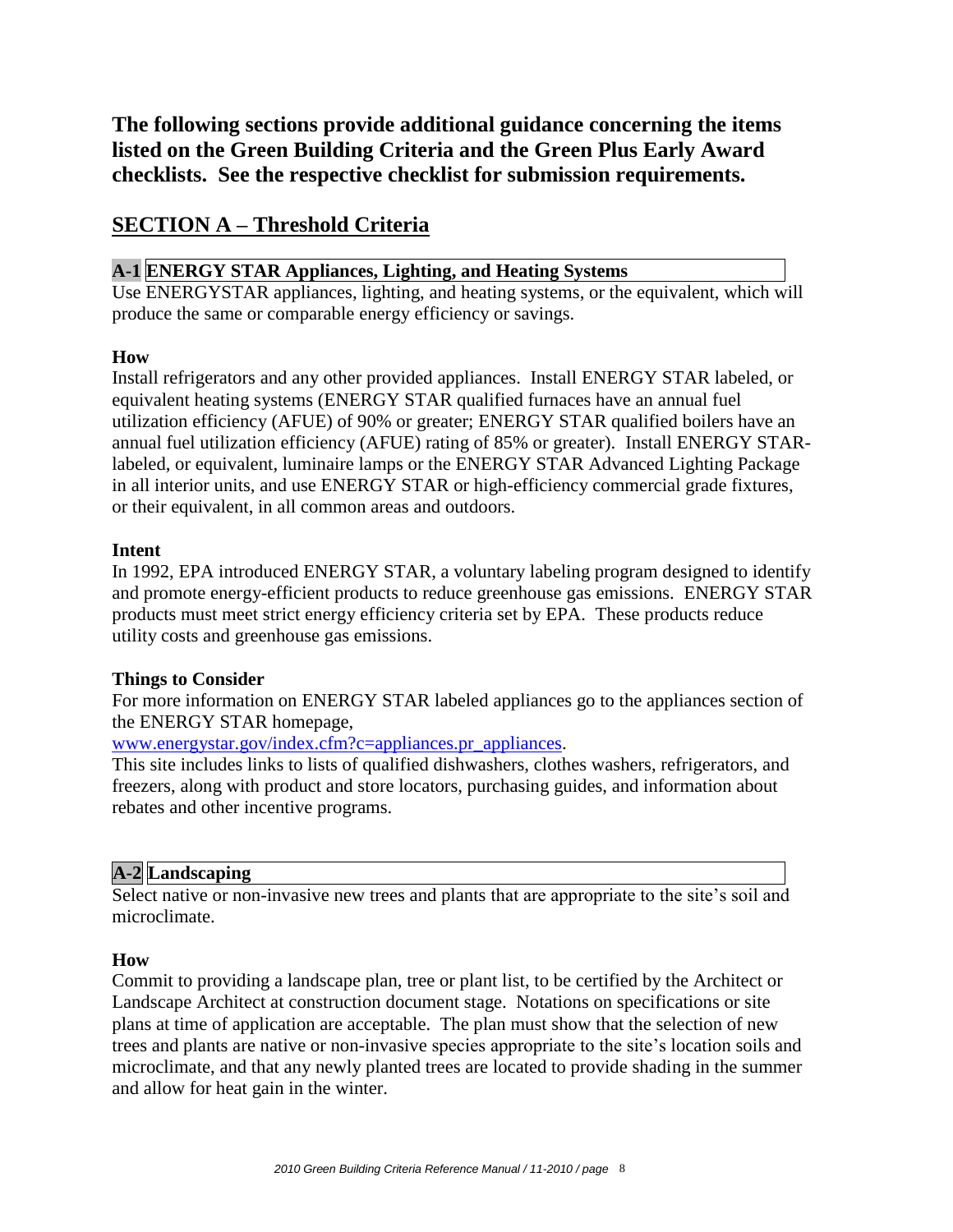# **Intent**

Native vegetation is well adapted to the climate and provides excellent erosion, sediment, dust, and pollution control. Native plants are also more resistant to naturally occurring disease, insects, and low levels of nutrients, thereby reducing the need for fertilizers, pesticides or herbicides.

# **Things to Consider**

- Consult a local arborist and involve a landscape architect in the architectural design process to identify appropriate areas for landscaping and energy savings.
- Combine landscape plan with storm-water management to provide surface water filtration and aesthetic benefits.
- Non-native turf needs about 35 inches of water per year to thrive, whereas native turf needs much less water per year.
- While turf is appropriate for some landscaping, such as for play areas, it should be minimized wherever possible, except in climates where they need no irrigation.
- Lady Bird Johnson Wildlife Center
	- See <http://www.wildflower.org/>

The center, located in Austin, Texas, has the mission of educating people about the environmental necessity, economic value, and natural beauty of native plants. The website offers a number of resources, including a nationwide native plant information network and a national supplier's directory.

- National Invasive Species Information Center See <http://www.invasivespeciesinfo.gov/plants/main.shtml> As part of the USDA's National Agricultural Library, NISIC serves as a reference gateway to information, organizations, and services about invasive species.
- U.S. Forest Service "Celebrating Wildflowers" See<http://www.fs.fed.us/wildflowers/nativegardening/instructions.shtml>
- A site hosted by the U.S. Forest Service has extensive information on native gardening, selecting appropriate native plants, invasive plant species, and basic instructions for restoration and native landscaping projects.

# **A-3 Water-Conserving Fixtures**

#### **How**

Install water-conserving fixtures with the following specifications:

Toilets  $-1.6$  GPF (gallons per flush) or better Showerheads  $-2.2$  GPM (gallons per minute) or better Kitchen faucets  $-2.2$  GPM or better Bathroom faucets – 2.0 GPM or better

#### **Intent**

Showers and faucets account for approximately 25 percent of indoor water use. Toilets account for approximately 20 percent of indoor water use. Saving water translates into utility savings, both by conserving water and reducing the energy required for water heating.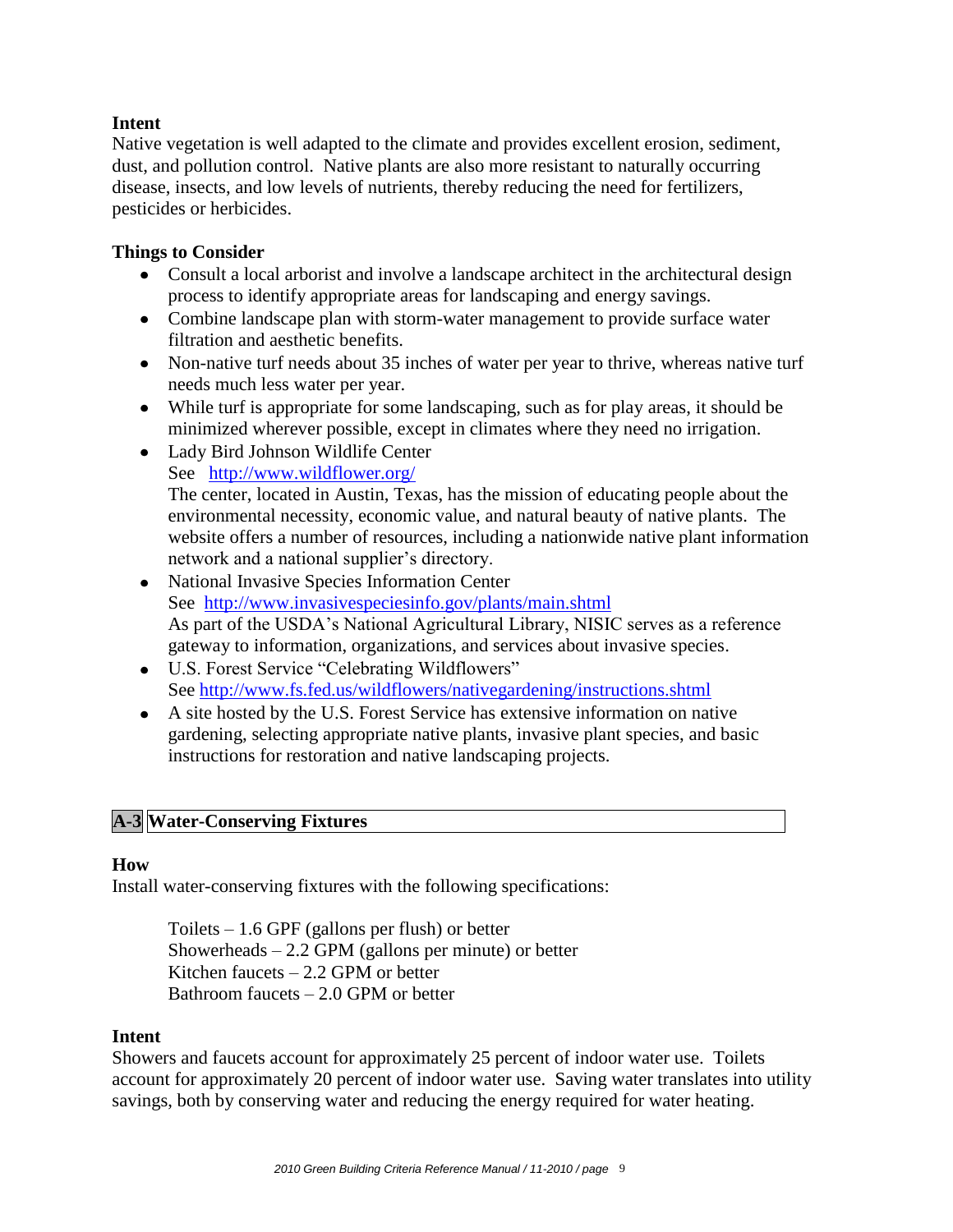Compared with pre-1992 fixtures, water-conserving fixtures can reduce the amount of water used in showers and sinks by 75 percent and 50 percent, respectively.

# **Things to Consider**

- Not all high-efficiency toilets operate equally well, and poor design can lead to ineffective flushing and the need for multiple flushes. The U.S. Environmental Protection Agency's WaterSense program certifies toilets that achieve both water efficiency and operational effectiveness. The WaterSense label identifies highefficiency products that have been verified for performance. WaterSense currently has a specification for high-efficiency toilets and bathroom faucets and specification for showerheads is under development. Information is available at www.epa.gov/owm/water-efficiency.
- Maximum Performance (MaP™) TESTING California Urban Water Conservation Council. See [www.cuwcc.org/p](http://www.cuwcc.org/)roducts/toilet-fixtures-main.aspx. The Maximum Performance (MaP™) testing project was initiated in 2003 to test toilet models' performance. This testing protocol simulates real-world use to help consumers identify high-efficiency toilets that not only save water but also work well. The current MaP testing report provides performance information on 470 toilet models. This site provides access to the complete listings of the tested toilets.
- Composting Toilet Reviews See [http://www.buildinggreen.com/features/mr/waste.html.](http://www.buildinggreen.com/features/mr/waste.html) An Environmental Building News article discusses commercial composting toilets.
- Water Use It Wisely See [http://www.wateruseitwisely.com.](http://www.wateruseitwisely.com/) This site provides extensive lists of links and related resources concerning water conservation in addition to a series of links to plumbing fixture and faucet resources

and sites. Scroll down to the "Fixtures and Appliances" section of links and resources.

# **A-4 Efficient Lighting: Exterior**

Use daylight sensors and timers on outdoor lighting to maximize energy efficiency.

#### **How**

Install daylight sensors or timers on all outdoor lighting, including front and rear entryway lights in single family homes. The following lighting types are exempt from this requirement: emergency lighting; lighting required by code for health and safety purposes; and lighting used for eye adaptation near covered vehicle entrances and exits.

#### **Intent**

Daylight sensors automatically turn off the exterior lighting when sufficient day lighting is available or lighting is otherwise not required. Proper aiming of exterior fixtures and the use of shade trees and plants help prevent unwanted glare (light trespass) into neighboring buildings and natural areas, and limit disturbance of the night sky (light pollution).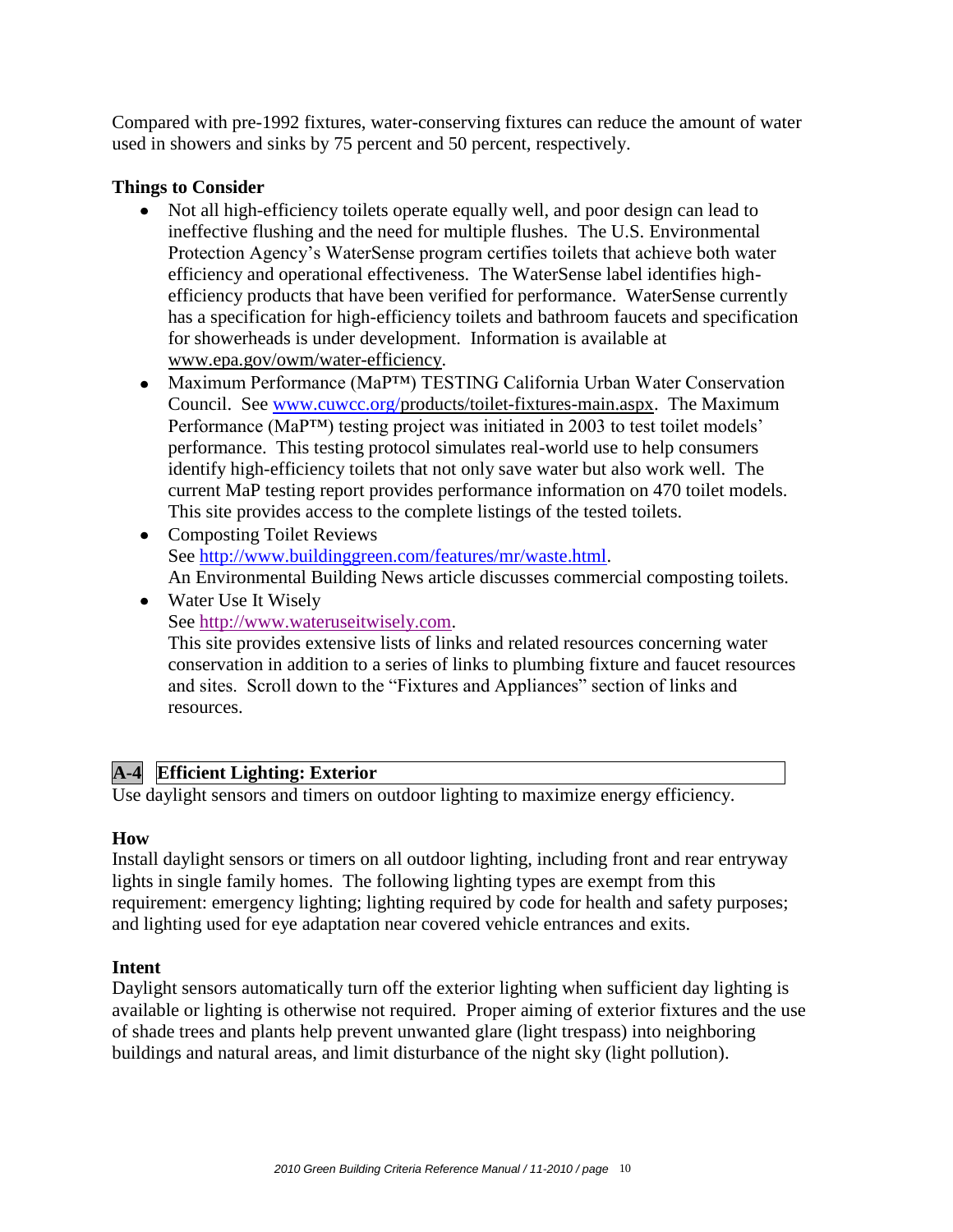# **Things to Consider**

- Design outdoor lighting to eliminate light trespass from the building and site, and to minimize impact on nocturnal environments.
- Use downlighting instead of uplighting.
- Consult the Illuminating Engineering Society of North America's Recommended Practice Manual: Lighting for Exterior Environments.

# **A-5 Radon-Reduction Systems**

Install and activate a radon-reduction system should tests confirm the presence of radon gas in the building.

# **How**

In EPA Zone 1 and 2 areas, for new construction, install passive radon-resistant features below the slab along with a vertical vent pipe with junction box available, if an active system should prove necessary. For rehabilitation projects, install an active radon-reduction system and measures, should test confirm the presence of radon gas in the building.

#### **Intent**

Installation of radon-resistant features will reduce concentrations of radon, a cancer-causing soil gas that can leak into homes through cracks in the slab and foundation. Also, water can migrate through concrete and most other masonry materials. Proper foundation drainage prevents water from saturated soils from being pushed by hydrostatic pressure through small cracks. Vapor barriers and waterproofing materials can greatly reduce the migration of moisture that can occur even in non-saturated soils.

# **Things to Consider**

- Consult<http://www.epa.gov/radon/zonemap.html> or contact your state radon coordinator through the state health office, to determine if your development is located in a Zone 1 or 2 radon area.
- Consult "Building Radon Out." U.S. Environmental Protection Agency, 2006. (#EPA/402-K01-002, available at [www.epa.gov/iaq/radon/pubs](http://www.epa.gov/iaq/radon/pubs) )
- Consult "Standard Practice for Installing Radon Mitigation Systems in Existing Low-Rise Residential Buildings." U.S. Environmental Protection Agency. Available at [http://www.epa.gov/radon/pubs/mitstds.html.](http://www.epa.gov/radon/pubs/mitstds.html)
- American Lung Association, "Radon Fact Sheet" See<http://www.lungusa.org/healthy-air/home/resources/radon.html> This is a general overview of the health risks associated with radon exposure.
- Washington State Ventilation and Indoor Air Quality Code, "Builder's Field Guide" See

<http://www.energy.wsu.edu/BuildingEfficiency/EnergyCode/2006EnergyCode.aspx> Chapter 2 of this field guide provides tips, procedures, and schematics for understanding how to mitigate radon risks during new construction.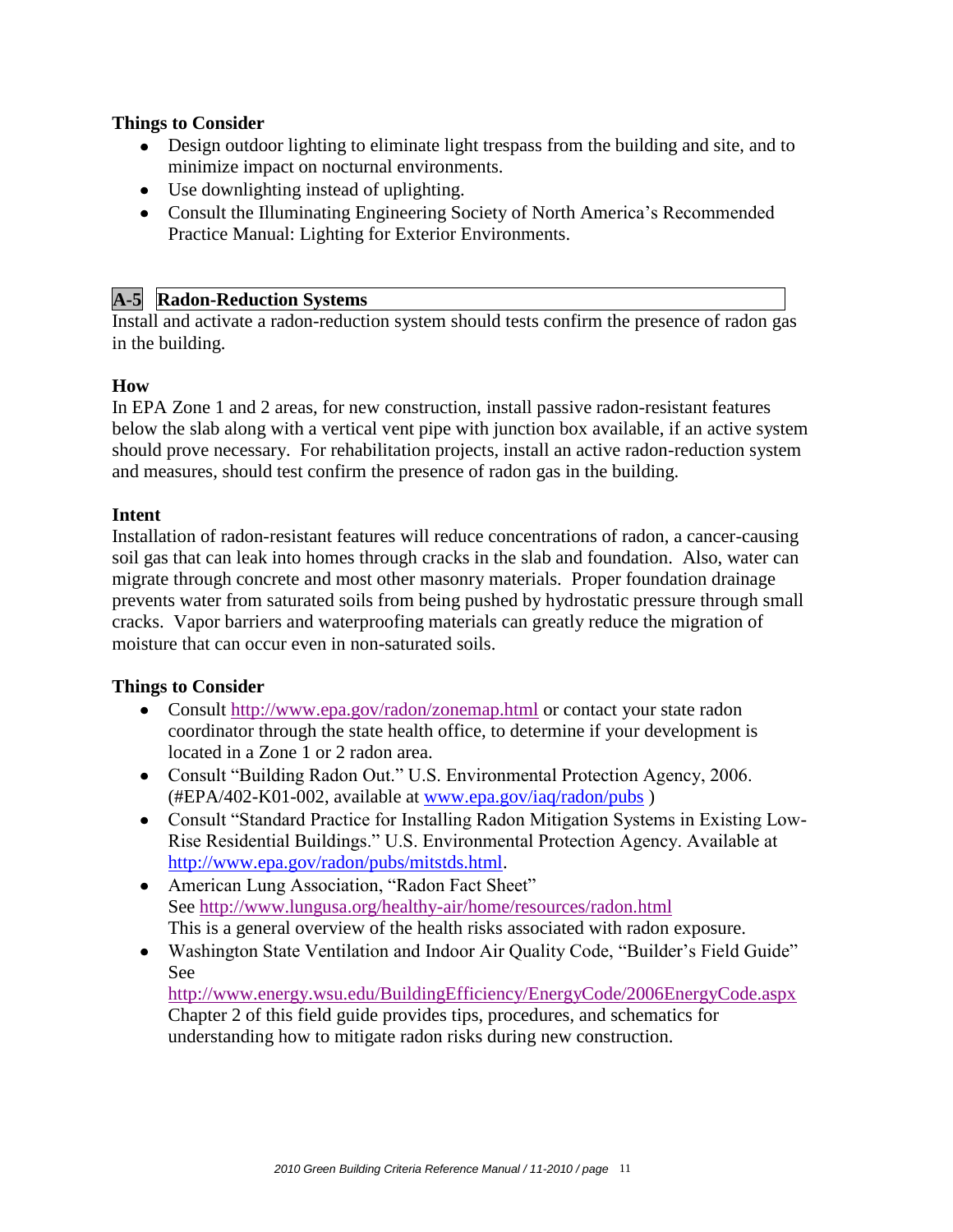#### **A-6 Lead-Safe Work Practices**

Use lead-safe work practices during renovation, remodeling, painting, and demolition (for properties built before 1978).

#### **How**

For properties built before 1978, use lead-safe work practices during renovation, remodeling, painting, and demolition. There can be no exemptions from all requirements of 24 CFR Part 35, HUD Guidelines for the Evaluation and Control of Lead-Based Hazards in Housing.

#### **Intent**

Any activity that disturbs painted surfaces or building components in pre-1978 dwellings that contain lead-based paint may generate and spread lead dust and debris, increasing the risk of lead poisoning for exposed children and families. Controlling lead dust and debris helps minimize lead in the environment.

#### **Things to Consider**

- Get a lead-based paint inspection or risk assessment if it is likely that the surfaces to be disturbed contain lead-based paint.
- Information about lead-safe work practices can be found at <http://www.epa.gov/lead/pubs/traincert.htm> and [http://www.hud.gov/offices/lead/training/index.cfm.](http://www.hud.gov/offices/lead/training/index.cfm)

#### **A-7 Full Service Grocery Store**

Project must be within walking distance of a full service grocery store.

#### **How**

A full service grocery store is defined as "an establishment primarily engaged in retailing a general line of food, such as canned and frozen foods; fresh fruits and vegetables; fresh and prepared meats, fish and poultry". It is also expected to provide fresh dairy products and baked goods. For senior projects, the establishment must no more than ¼ mile from the project site and for family projects no more than ½ mile from the project site.

#### **Intent**

To increase project tenants' access to affordable, healthy foods thereby reducing the cost of living and improving the health of low income New Yorkers.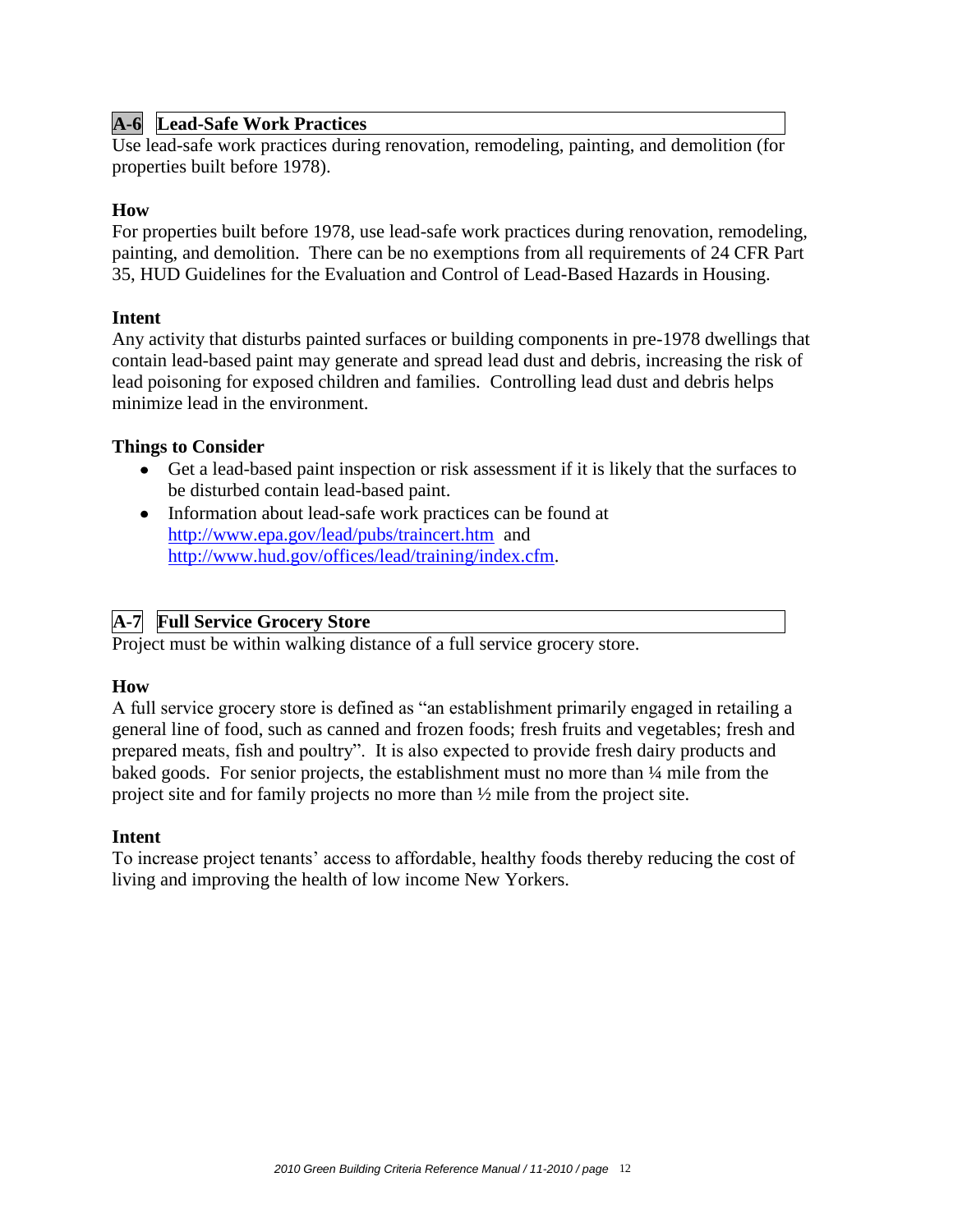# **SECTION B – Standard Criteria**

# **Integrated Design Process**

# **B-1 Green Development Plan**

### **How**

Submit a written development plan outlining the integrated design approach used for this development that demonstrates involvement of the entire development team.

The professional development team includes the developer, architect, engineer, landscape architect, experienced green building design professional, contractor, and asset and property management staff. A green building design professional is someone who has successfully completed green building projects. Submission of experience is required with the application.

The plan must provide the following:

- The name and role of each member of the professional design and development team.
- A statement of the overall green development goals of the project and the expected intended outcomes from addressing those goals.
- A description of the process that was used to select the green building strategies, systems, and materials that will be incorporated into the project.
- A description of how each of the mandatory and selected items will be included in the project.
- Identification of which members of the design and development team are responsible for implementing the green features.

A description of follow-up measures to be taken through the completion of design, permitting, construction and operation to ensure that the green features are included and correctly installed, and that the owners or tenants receive information about the function and operation of the features.

The plan must include meeting minutes or another type of documentation that captures and summarizes components of the integrated design process that have been completed at the time of application.

Indicate whether this is the first time the developer has completed a project with green features. If so, explain why the developer wants to incorporate them in this project. If this is not the first green project, the plan must include a written statement on how the integrated design approach taken for this project compares to approaches taken for previous affordable housing designed and developed by members of the project team.

#### **Intent**

An integrated design process incorporates sustainability from the outset and connects the design to the regional climatic conditions. It takes into consideration the existing community context, and uses a holistic and total-systems approach to the development process,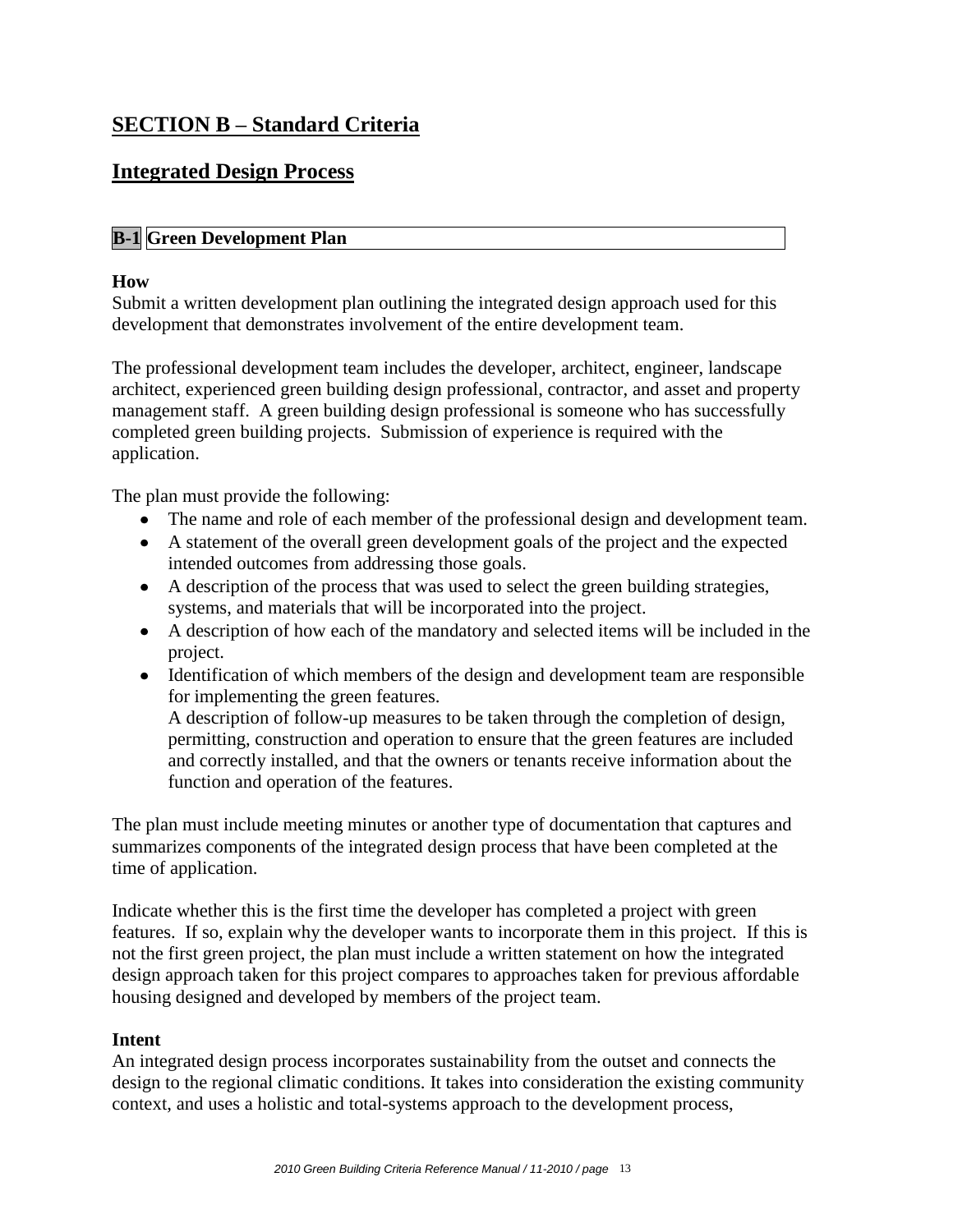promoting good health and livability through the building's (or development's) life cycle. The benefits of an integrated design process can include substantially lower development costs and greater health, economic and environmental benefits for residents, property owners and communities. It is important that the development and property management teams are committed to a written plan that they can refer to throughout the development process. This plan will continue to inform the project's green objectives for the project throughout its life cycle.

# **Things to Consider**

- Conduct a green design charrette with the full development team, including professionals with expertise in the following:
	- o architecture or residential building design;
	- o mechanical or energy engineering;
	- o building science or performance testing;
	- o green building or sustainable design;
	- o and civil engineering, landscape architecture, habitat restoration, or land-use planning.
- Whole Building Design Guide

See [http://www.wbdg.org/wbdg\\_approach.php](http://www.wbdg.org/wbdg_approach.php)

This website describes the core elements of "whole building design," which includes the combination of an integrated design approach and an integrated team process. This site helps users identify design objectives and organize their processes to meet those objectives.

# **Location and Neighborhood Fabric**

| <b>B-2a Smart Site Location</b> | <b>Proximity to Existing Development</b> |
|---------------------------------|------------------------------------------|
|---------------------------------|------------------------------------------|

# **How**

Provide site map demonstrating that the proposed development is to be located on a site with access to existing roads, water, sewers and other infrastructure required for the project within or contiguous to the proposed site. The proposed site must not require a sanitary sewer line extension of 1,000 feet or greater to service the property, installation of a septic system or be located within critical potable watershed area. The proposed development is to be located on a site in proximity to an existing improvement of similar use and density.

# **Intent**

Location within existing communities, within or contiguous to existing development, helps conserve land and the spread of storm-water runoff to new watersheds. It also reduces travel distances. Proper site selection avoids development of inappropriate sites and damage to or loss of fragile, scarce environmental resources. The greatest savings come from developing in areas that already have infrastructure and civic amenities. Site selection is also an opportunity to clean up and redevelop brownfields and to fill in gaps within the built environment.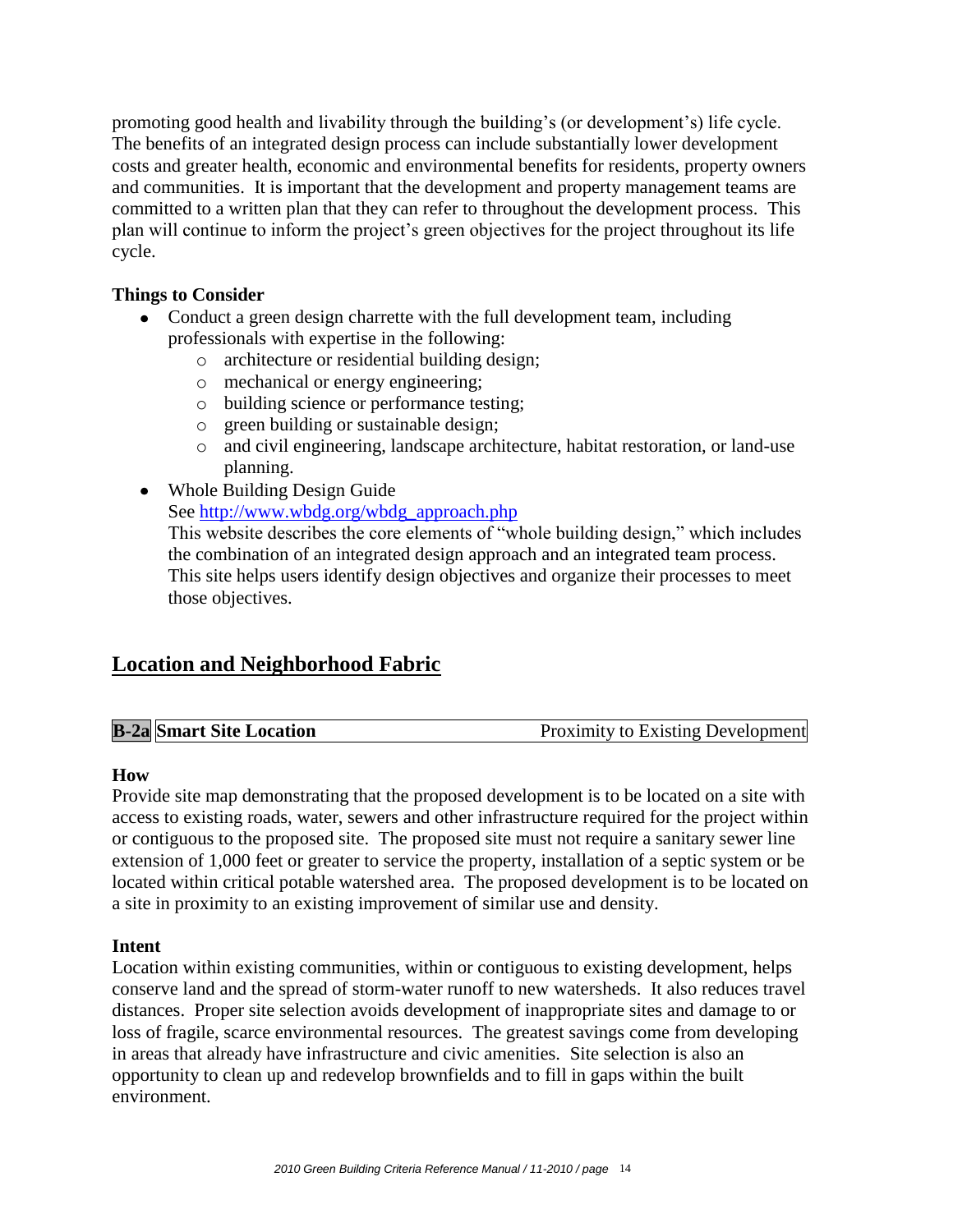# **How**

Do not locate new development, including buildings, built structures, roads or other parking areas, on portions of sites that meet any of the following:

- Land within 100 feet of wetlands
- Land within 100 feet of critical slope area
- Prime farmland
- Public parkland
- Land that is specifically identified as critical habitat for any species on federal or state threatened or endangered lists
- Land with elevation at or below the 100-year floodplain

# **Intent**

Proper site selection avoids development of inappropriate sites and damage to or loss of fragile and scarce environmental resources.

# **Definitions**

"Wetlands" is defined by the U.S. Code of Federal Regulations, 40 CFR, Parts 230-233 and Part 22, subject to Article 24 of the Environmental Conservation Law or a New York State Department of Environmental Conservation (DEC) mapped wetland. Maps of federal and state-protected wetlands are available at DEC regional offices, as well as municipal and county offices.

"Critical slope area" is an area within a tract of land that has a greater than 15 percent change in elevation or an erodability factor of greater than 0.4 as determined by the Natural Resources Conservation Service of the USDA.

"Prime farmland" is defined by the U.S. Department of Agriculture (USDA) in the U.S. Code of Federal Regulations, Title 7, Volume 6, Parts 400-699, Section 657.5 and NYS Agriculture and Markets Law, Part 371. Prime farmland is land that contains "prime soils", "unique soils", or "soils of state significance" as identified in state Natural Resources Conservation Service soil surveys. Sites that are previously developed are exempt from this requirement.

"Critical habitat" is an area that the U.S. Fish and Wildlife Service or a state or tribal authority designates as occupied by a threatened or endangered species, or essential to the conservation of a threatened or endangered species. See, for example, Endangered Species Act, 16 U.S.C. 1532(5).

The "100-year floodplain" is defined by FEMA in the Agency's national flood information map.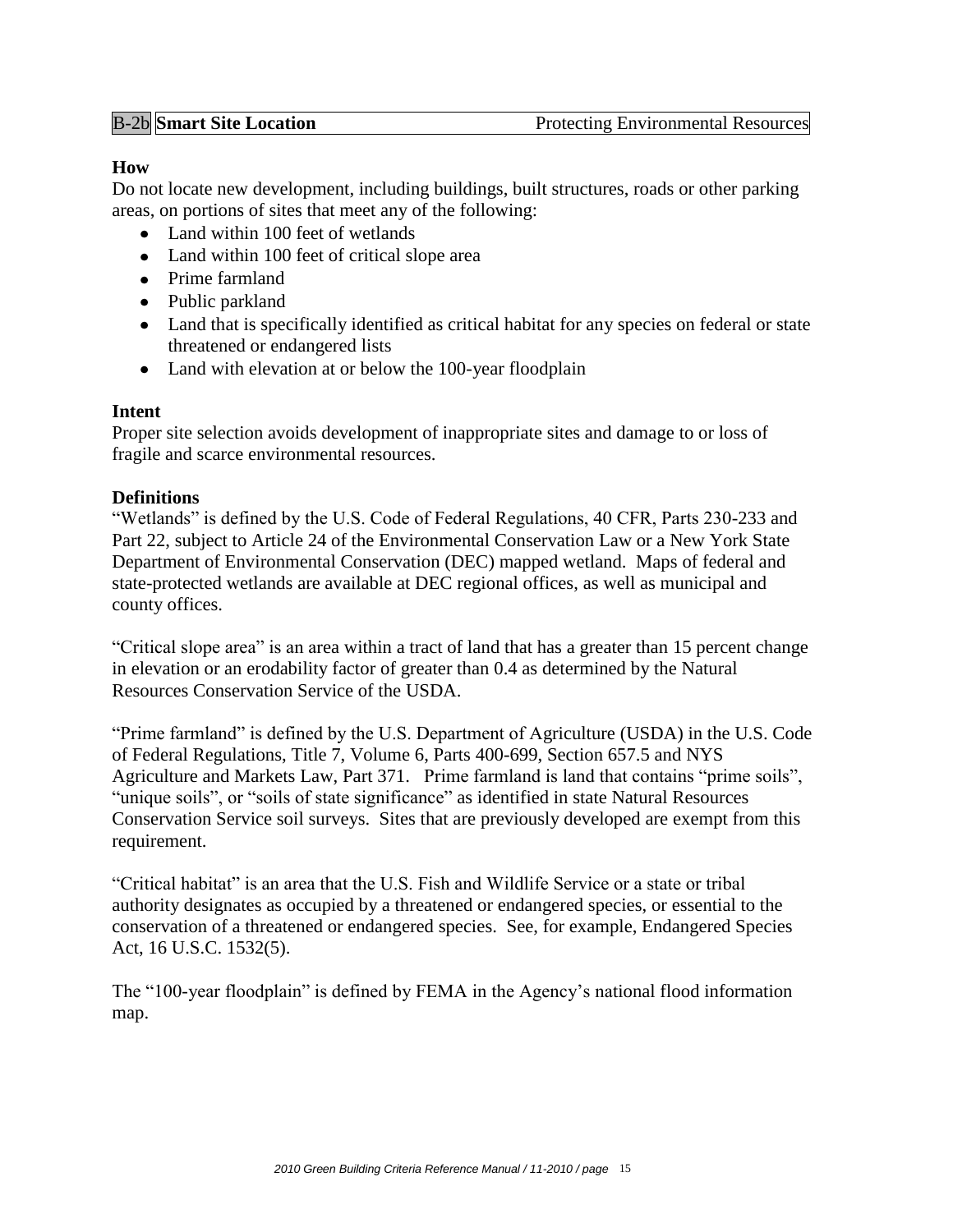### **Things to Consider**

- Protect existing trees.
- Protect habitat of potential endangered species. Use state and local lists to identify these habitats.
- U.S. Department of Energy, Building Technologies Program <http://www.eere.energy.gov/buildings/> This website addresses the following siting topics: rehabilitation or infill versus undeveloped site, site planning, design to minimize impacts to site, parking and pavement, exterior water management, and water efficiency.
- U.S. Department of Agriculture, Natural Resources Conservation Service Web Soil Survey available at<http://websoilsurvey.nrcs.usda.gov/app/>
- Digital Q3 Flood Data Availability, States Map Federal Emergency Management Agency (FEMA), FEMA's national flood information maps. [http://msc.fema.gov](http://msc.fema.gov/)

|--|

# **How**

The proposed project must be located within walking distance (1/4 mile for elderly and 1/2 mile for family projects) to at least four essential services. Provide a location map with exact distances to the following facilities: Supermarket, public school, library, licensed child care center, usable park space, bank, medical or dental office, post office, convenience store, laundry/dry cleaner, pharmacy, place of worship, community or civic center that is accessible to residents.

# **Intent**

Locating projects in communities with services strengthens those communities and residents' ties to society. It also prevents leapfrog development, which carries numerous negative consequences, including fragmented ecosystems, the spread of polluted runoff to new watersheds, strain on municipal budgets that must stretch to accommodate longer service routes and infrastructure lines, and damage to landscapes that nourish the connection between humans and the natural world.

Pedestrian- and transit-oriented neighborhoods inspire smaller streets and less land relegated to the automobile, and create a more livable, efficient community. These neighborhoods offer residents a range of services, parks, and employment opportunities within walking and biking distance. They also offer opportunities for a healthier quality of life while lowering residents' dependence on cars, thereby reducing the costs of owning a car and the need for garages and other parking areas.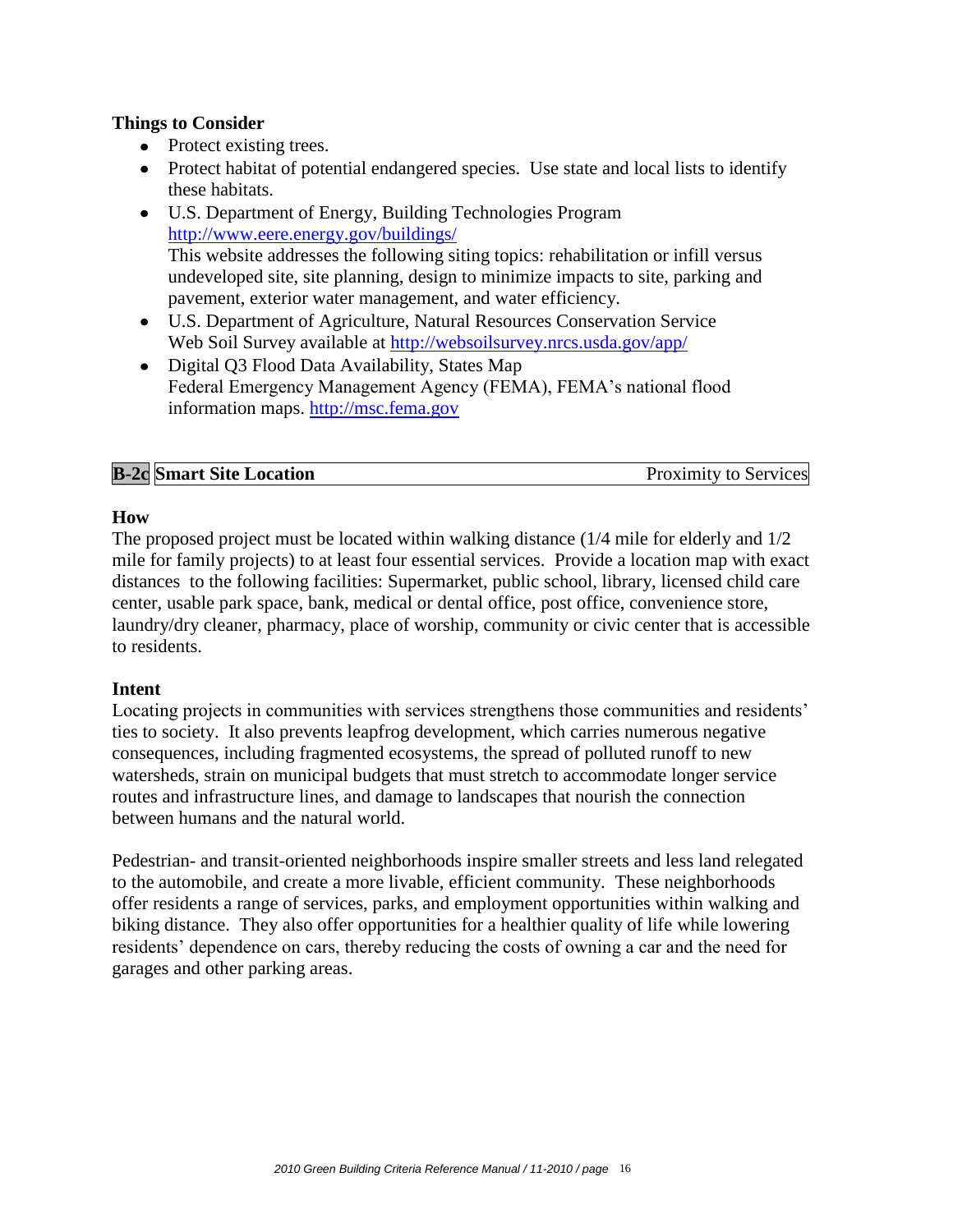# **B-2d Compact Development** New Construction

### **How**

The project architect must complete the density calculation as defined below and certify its correctness. The minimum density for new construction must be:

- Six (6) units per acre for detached or semi-detached houses
- Ten (10) for townhomes
- Fifteen (15) for apartments

Net density is measured by taking the total dwelling units after construction, divided by the acreage of the entire tract down to one decimal point, minus dedicated acreage of public street rights of way, riparian and wetland buffers, and open space that has been dedicated through a conservation program.

#### **Intent**

Compact development encourages more resource-efficient development of land, reduces development costs and conserves energy. It also can contribute to creating more walkable communities, while helping restore, invigorate and sustain livable development patterns.

#### **Things to Consider**

- Congress for New Urbanism See [http://www.cnu.org](http://www.cnu.org/) This non-profit organization provides tools and resources for promoting walkable, neighborhood-based development as an alternative to sprawl.
- Smart Growth Network See [http://www.smartgrowth.org](http://www.smartgrowth.org/) This website outlines smart growth principles, provides a guide through smart growth terms and technical concepts, and hosts a searchable catalogue of reports, websites, tools, and case studies dating from 1997 to today.
- Urban Land Institute See [http://www.washington.uli.org](http://www.washington.uli.org/) The Urban Land Institute is a non-profit organization based in Washington, D.C., that

promotes the responsible use of land to enhance the total environment. ULI's online bookstore includes numerous publications regarding compact and higher-density development.

| <b>B-2e</b> Walkable Neighborhoods | Sidewalks and Pathways |
|------------------------------------|------------------------|
|                                    |                        |

#### **How**

Connect the project to the pedestrian grid. Provide a site map indicating that sidewalks or other all-weather pathways exist or were created within a multi-family property or singlefamily subdivision to link the residential development to pedestrian pathways, public spaces, open spaces and adjacent development. Projects whose building entrances open directly on to a public sidewalk meet this requirement.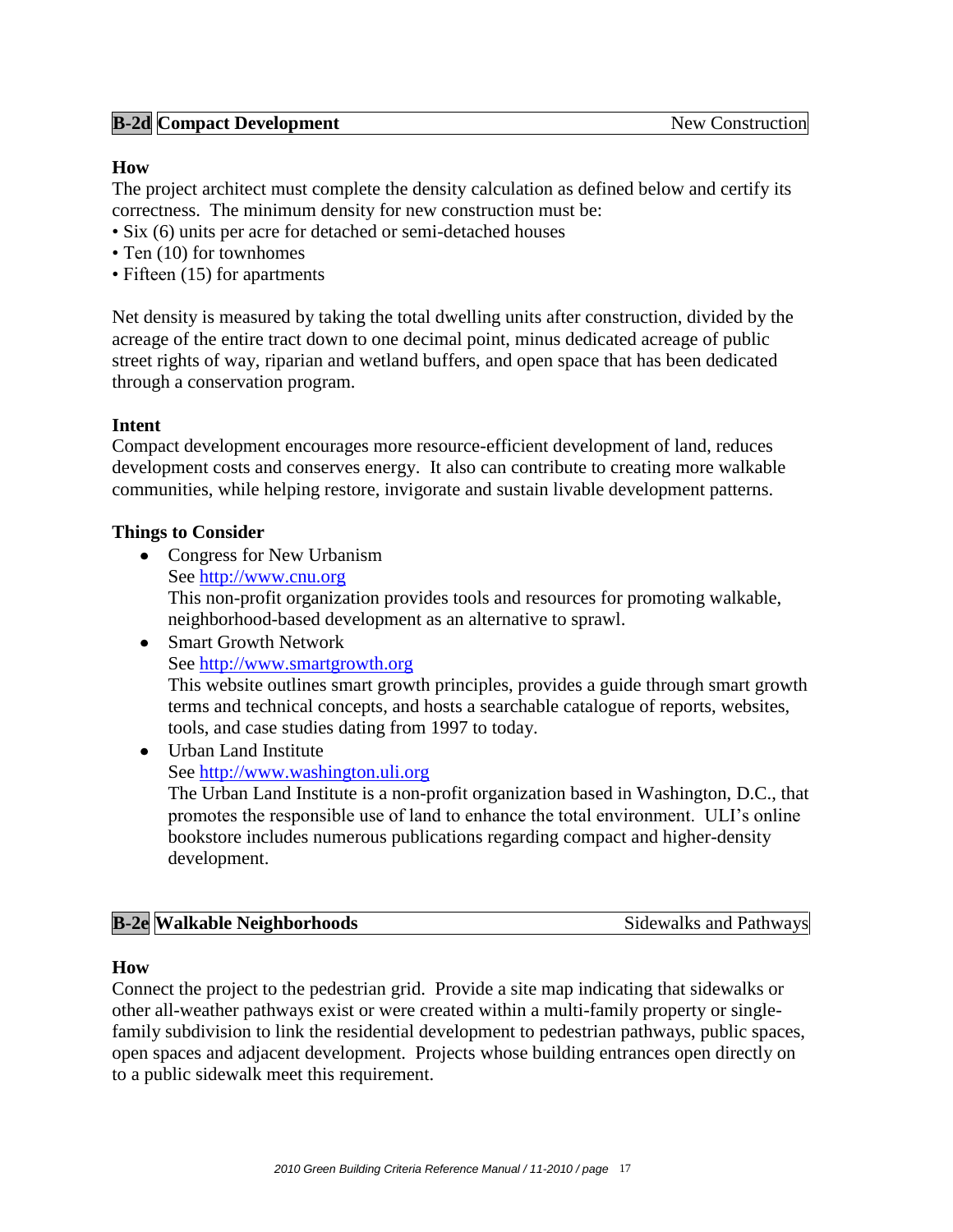# **Intent**

Making the streetscape safer and more inviting for walkers and bicyclists encourages alternative transportation choices to the automobile. It also promotes physical activity and public health, while creating opportunities for social interaction and increased safety by bringing more eyes on public spaces.

### **Things to Consider**

- Use porous pavement for sidewalks and other paved surfaces to reduce storm-water runoff and the distribution of pollutants to streams, rivers and water bodies. Design sidewalks to distribute storm water to open space for recharge and to prevent flooding.
- Unimproved dirt pathways do not qualify as "all-weather" walking facilities.

| <b>B-2f</b> Smart Site Location | Passive Solar Heating/Cooling |
|---------------------------------|-------------------------------|

# **How**

Orient all buildings to make the greatest use of passive solar heating and cooling.

- Elongate building on an east-west axis. The east-west axis of the building should be within 15 degrees of due east-west.
- The glazing area on the north- and south-facing walls of the building should be at least 50% greater than the sum of the glazing area on the east- and west- facing walls.
- The roof should have a minimum of 450 square feet of south-facing area that is oriented appropriately for solar applications.
- At least 90% of the glazing on the south-facing wall should be completely shaded (using shading, overhangs, etc.) at noon on June 21 and unshaded at noon on December 21.

#### **Intent**

Solar energy is a radiant heat source that yields natural processes on which all life depends. Some of the natural processes can be managed through building design to help heat and cool the building. The basic natural processes used in passive solar energy are the thermal energy flows associated with radiation, conduction, and natural convection. When sunlight strikes a building, the building materials can reflect, transmit, or absorb the solar radiation. Additionally, the heat produced by the sun causes air movement that can be predictable in designed spaces. These basic responses to solar heat lead to design elements, material choices and placements that can provide heating and cooling effects in a building. Passive solar energy means that mechanical means are not employed to utilize solar energy.

- Interior spaces requiring the most light, heating, and cooling should be along the south face of the building.
- A narrow floor plate (less than 40 feet), single-loaded corridors, and an open floor plan optimize daylight penetration and passive ventilation.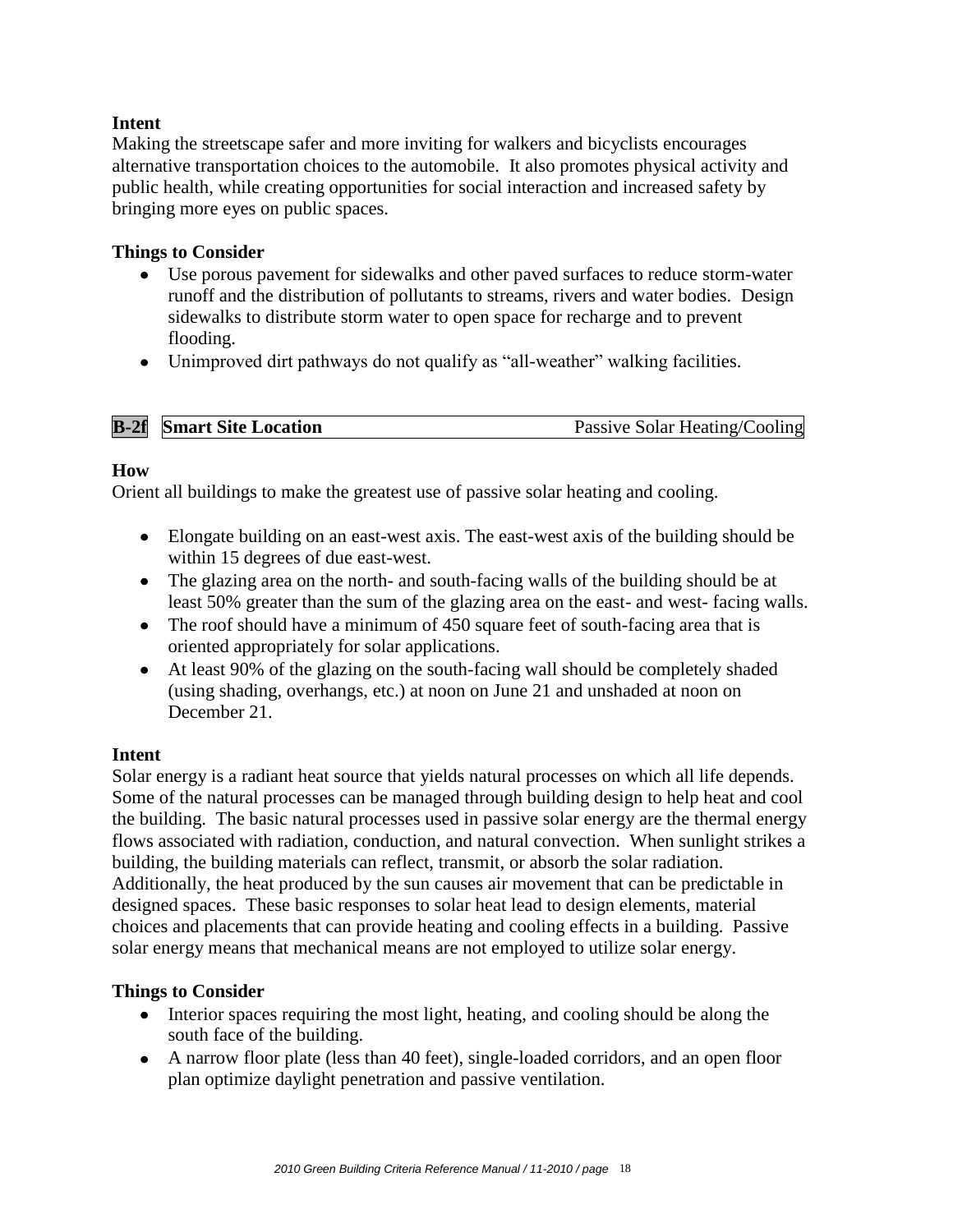- Shading through overhangs and canopies on the south and trees on the west prevent the summer sun from entering the interior.
- U.S. Department of Energy, Building Technologies Program <http://www.eere.energy.gov/buildings/> A part of the department's "Building Toolbox," this site includes tips and techniques for passive solar heating, passive solar cooling, thermal storage, and daylighting.
- Passive Solar Design for the Home, U.S. Department of Energy Office of Energy Efficiency and Renewable Energy. Report # DOE/GO-102001-1105. February, 2001. Available from the U.S. Office of Scientific and Technical Information [\(http://www.osti.gov\)](http://www.osti.gov/) or on-line at<http://www.nrel.gov/docs/fy01osti/27954.pdf>

|  | $B-2g$<br><b>Transportation Choices</b> | <b>Proximity to Public Transit</b> |
|--|-----------------------------------------|------------------------------------|
|--|-----------------------------------------|------------------------------------|

#### **How**

Provide a context map demonstrating that the site is within walking distance (1/4 mile for elderly and 1/2 mile for family projects) of publicly-subsidized, regularly scheduled transportation services with adequate frequency to serve the needs of the residents.

# **Intent**

Encouraging the use of public transportation minimizes dependence on car ownership. Transit-oriented neighborhoods reduce residents' needs to own a car, eliminating or lowering the costs of auto ownership, and controlling the area needed for car use and storage. Transit use reduces related emissions of air pollutants and climate-change gasses.

# **Things to Consider**

• Reconnecting America

See [http://www.reconnectingamerica.org](http://www.reconnectingamerica.org/)

Reconnecting America provides both the public and private sectors with an impartial, fact- based perspective on development-oriented transit and transit-oriented development, and seeks to reinvent the planning and delivery system for building regions and communities around transit and walking rather than solely around the automobile.

Victoria Transportation Policy Institute See [http://www.vtpi.org](http://www.vtpi.org/)

This independent research organization provides consulting and publicly available research about solutions to emerging transportation issues, such as transportation demand management.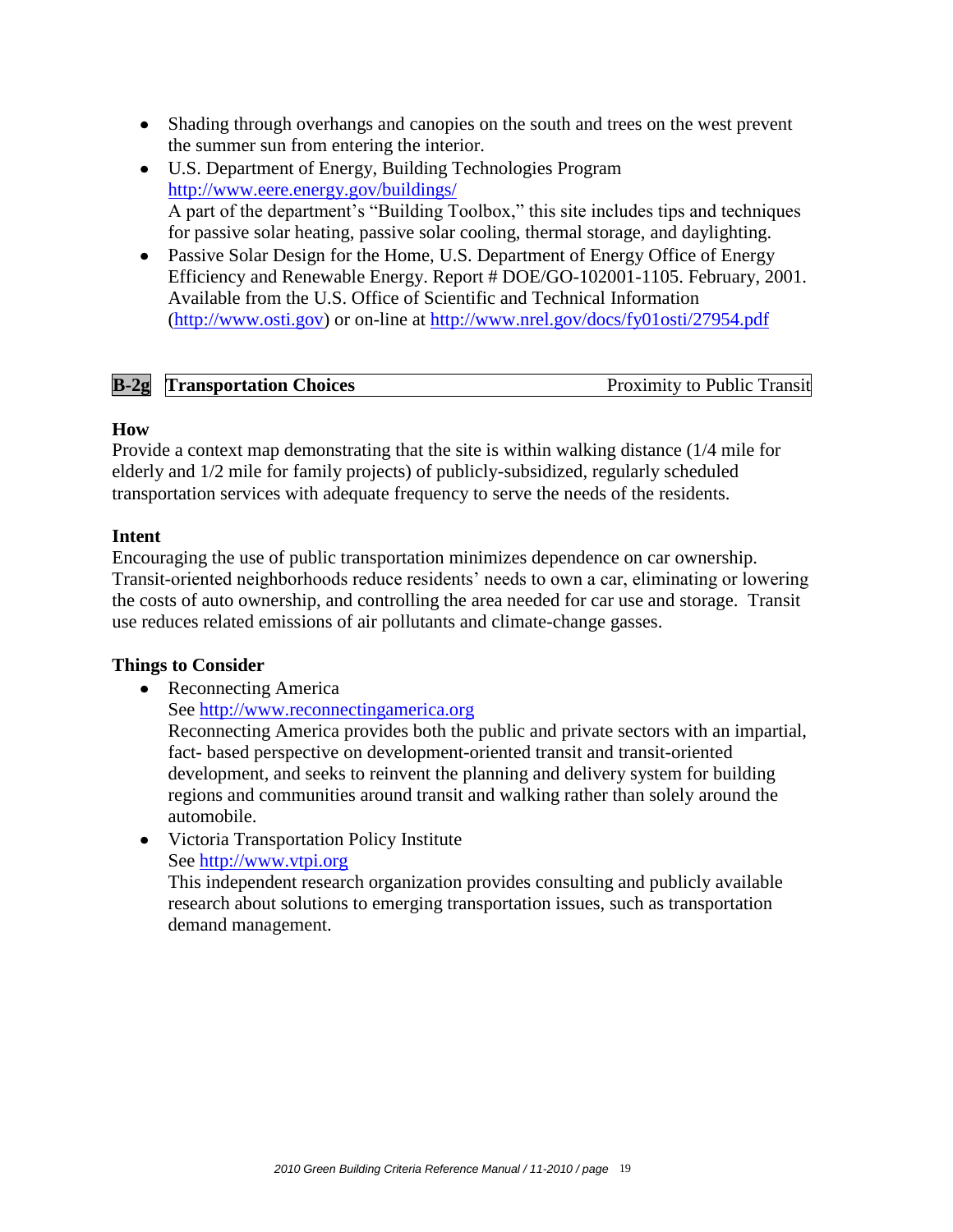# **Site Planning/Environmental Impacts**

### **B-3a Surface Water Management Plan**

#### **How**

Provide a surface water management plan that identifies how storm water runoff will be captured and addressed on the project site.

#### **Intent**

Reducing storm-water runoff through design and management techniques increases on-site filtration, prevents pollutants from entering waterways and reduces soil erosion. Water storage and nutrient collection processes reduce the need for irrigation and contribute to forming a healthier ecological community within the landscape.

#### **Things to Consider**

- Minimize impervious areas (surfaces that do not allow storm-water infiltration), including roofs, driveways, sidewalks and streets, or use porous materials for such areas.
- Make use of innovative, low-impact techniques such as rain gardens, green roofs, rain barrels and cisterns to capture and re-use storm water.

# **B-3b Environmental Remediation** Conduct a Phase I Environmental Site Assessment

#### **How**

Conduct a Phase I Environmental Site Assessment in accordance with the American Society for Testing and Materials (ASTM) Standard Practice for ESAs: Phase I ESA Process (ASTM Designation E 1527 and E 1528) to identify the presence or likely presence of any hazardous substances or petroleum products on the property; and any additional assessments required to determine whether any hazardous materials are present on site. Provide an executive summary of the Phase I Environmental Site Assessment, and a Phase II abatement plan, if available. **NOTE: Green Plus Early Award projects require a full Phase I that demonstrates that there are no hazardous substances or petroleum products on the project site.**

#### **Intent**

A Phase I Site Assessment is an investigation of the site's conditions, often performed before purchase of the property to satisfy the due-diligence requirements of a property transaction. The site assessment helps to assess potential environmental liabilities associated with real property acquisition and ownership.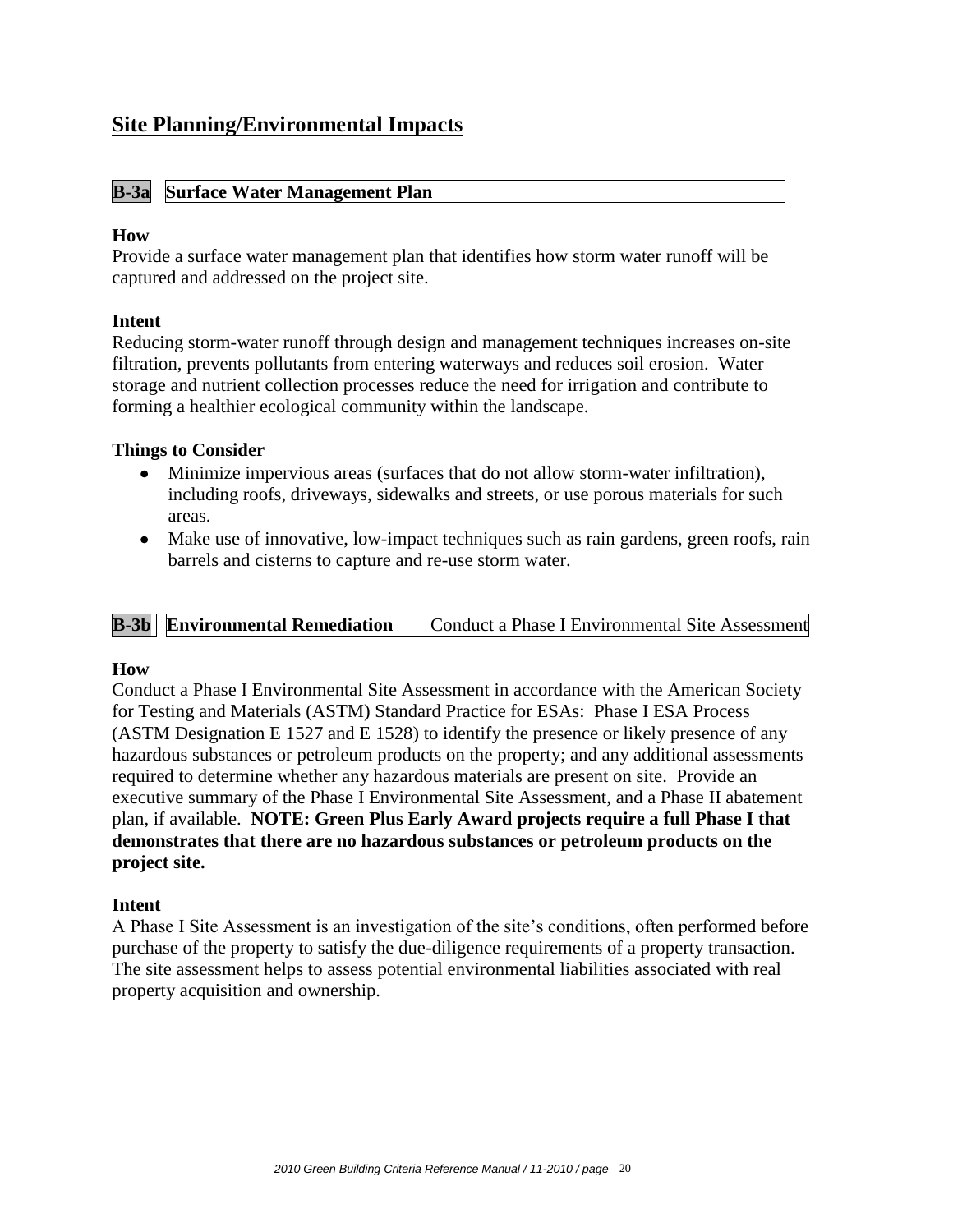# **Healthy Living Environment**

#### **B-4a Low/No VOC Paints, Primers, Adhesives and Sealants** Indoor Air Quality

#### **How**

All paints, primers, adhesives and sealants must contain low or no VOCs. Specify that all interior paints and primers will comply with current Green Seal standards for low VOC limits.

# **Intent**

VOCs (volatile organic compounds) are chemicals containing carbon molecules that are volatile enough to evaporate from material surfaces into indoor air at normal temperatures. Interior paints and primers that release VOCs may pose health hazards to residents and workers. Outdoors, VOCs react with sunlight and nitrogen in the atmosphere to form ground level ozone, a chemical that has a detrimental effect on human health and ecosystems. Ozone damages lung tissue, reduces lung function and sensitizes the lungs to other irritants. Use of low-VOC paints and primers will reduce the concentration of such airborne chemicals. Interior caulks, sealants and adhesives that release VOCs may pose health hazards to residents and workers. Use of low-VOC adhesives and sealants will reduce the concentration of such airborne chemicals.

# **Things to Consider**

- The website [http://www.greenseal.org/findaproduct/index.cfm#paints](http://www.greenseal.org/findaproduct/index.cfm%23paints) lists paints that are Green Seal certified. Also, the Green Seal Standard GS-11 (available for download at [http://www.greenseal.org/certification/environmental.cfm\)](http://www.greenseal.org/certification/environmental.cfm) shows VOC limits for paints.
- The website [http://www.toolbase.org/Home-Building-Topics/Indoor-Air-Quality/low](http://www.toolbase.org/Home-Building-Topics/Indoor-Air-Quality/low-voc-paints)[voc-paints](http://www.toolbase.org/Home-Building-Topics/Indoor-Air-Quality/low-voc-paints) has information on low- and no-VOC paints, including a list of paint manufacturers that carry these products.
- See *Weatherize Your Home – Caulk and Weatherstrip*, U.S. Department of Energy, National Renewable Energy Laboratory, p. 4.
- See http://www.eere.energy.gov/buildings/building america/

| <b>B-4b</b> Formaldehyde-free Composite Wood | <b>Indoor Air Quality</b> |
|----------------------------------------------|---------------------------|
|                                              |                           |

#### **How**

Use particleboard and medium density fiberboard (MDF) that is certified compliant with the ANSI A208.1 and A208.2 - see Things to Consider below. If using composite wood that does not comply with ANSI, all exposed edges and sides must be sealed with low-VOC sealants.

#### **Intent**

Particleboard and MDF may emit urea formaldehyde. Formaldehyde is a volatile organic compound. Symptoms of exposure vary widely and can include watery eyes, nausea,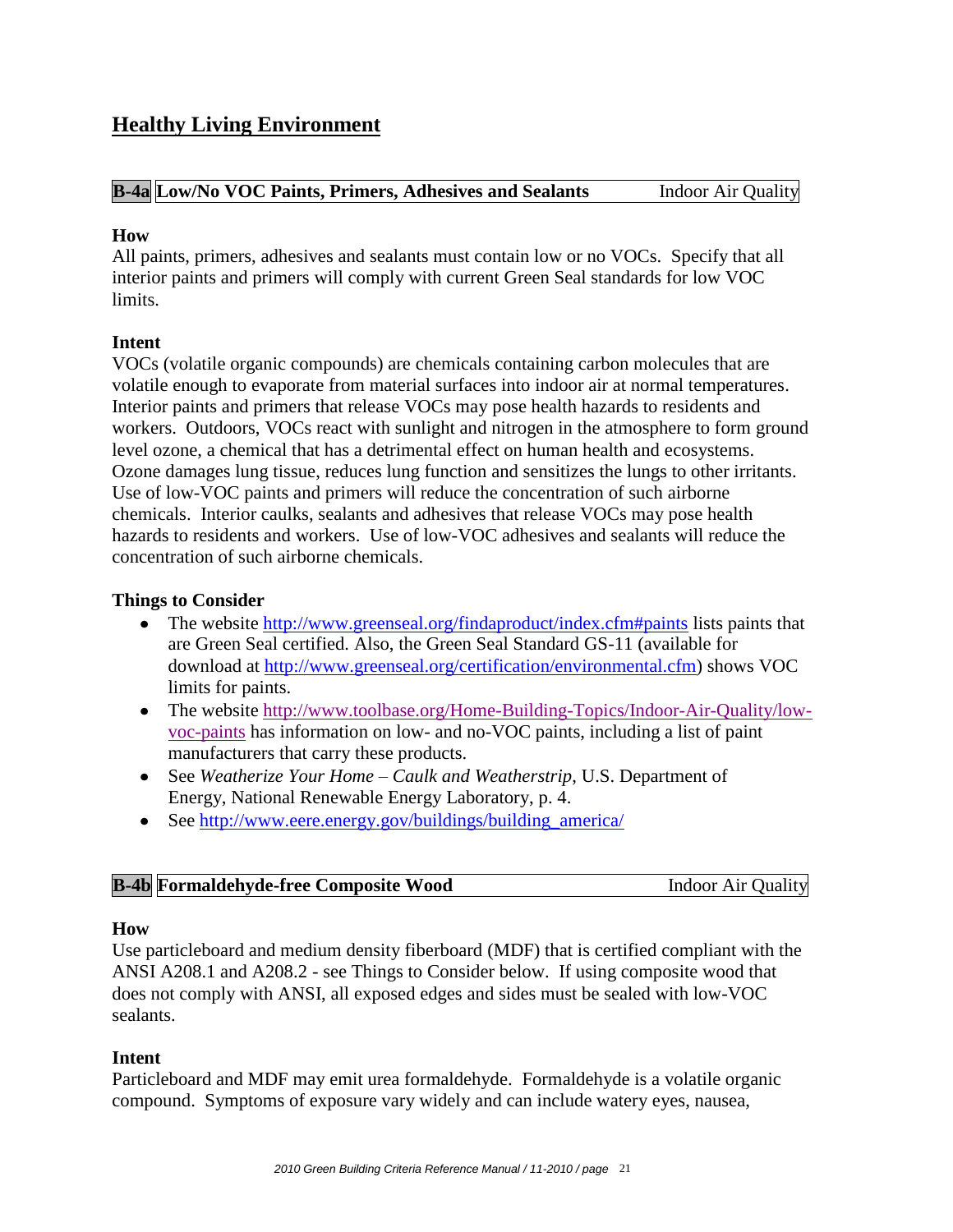coughing, chest tightness, wheezing, skin rashes, allergic reactions and burning sensations in the eyes, nose and throat. In a new report, the World Health Organization (WHO) International Agency for Research on Cancer upgraded its evaluation of formaldehyde from a probable carcinogen to a known human carcinogen based on new evidence that formaldehyde causes nasopharyngeal cancer in humans. Avoiding products with added urea formaldehyde will reduce the quantity of harmful indoor air contaminants.

# **Things to Consider**

- Make this requirement part of part of the specifications for sub-contractor submittals. Obtain the manufacturer's specifications to determine whether materials meet this requirement. See third party testing labels documenting compliance with the relevant ANSI standards. Materials certified as compliant with ANSI A208.1 and A208.2 must meet formaldehyde emission limits. The American National Standard for Particleboard, ANSI A208.1, classifies particleboard by density and class, and is the voluntary particleboard standard for the North American industry. This standard covers physical, mechanical and dimensional characteristics as well as formaldehyde levels. ANSI A208.1 for particleboard limits formaldehyde in industrial particleboard to 0.30 parts per million (ppm), and 0.20 ppm in particleboard flooring.
- ANSI Standard A208.2, Medium Density Fiberboard, is the North American industry standard for MDF. This standard classifies MDF by density and use (interior or exterior) and identifies product grades. Specifications identified in the standard include physical and mechanical properties, dimensional tolerances and formaldehyde emission limits. ANSI A208.2 sets the formaldehyde emission limit for MDF at 0.30 parts per million (ppm) at a loading of 0.26m/m (0.08 ft2/ft3). The addition of finishes or overlays may significantly alter product emissions.
- If feasible, specify urea-formaldehyde-free plywood or medium-density fiberboard.

| <b>B-4c</b> Green Label Certified Floor Covering | <b>Indoor Air Quality</b> |
|--------------------------------------------------|---------------------------|
|                                                  |                           |

#### **How**

Do not install carpets in below grade living spaces, entryways, laundry rooms, bathrooms, kitchens or utility rooms. If using carpet, use products that meet the Carpet and Rug Institute's Green Label certified carpet, pad and carpet adhesives.

#### **Intent**

New carpets, padding and adhesives release VOCs that may pose health hazards to residents and workers. Carpets also attract allergens such as dirt, pollen, mold spores, dust mites and other microbes that may pose health hazards to individuals allergic to these substances. The Carpet and Rug Institute's program certifies that labeled carpets are low VOC.

#### **Things to Consider**

More information on the Carpet and Rug Institute can be found on their website at [www.carpet-rug.org.](http://www.carpet-rug.org/) Details are provided under "Commercial Customers," and within "Green Building and the Environment."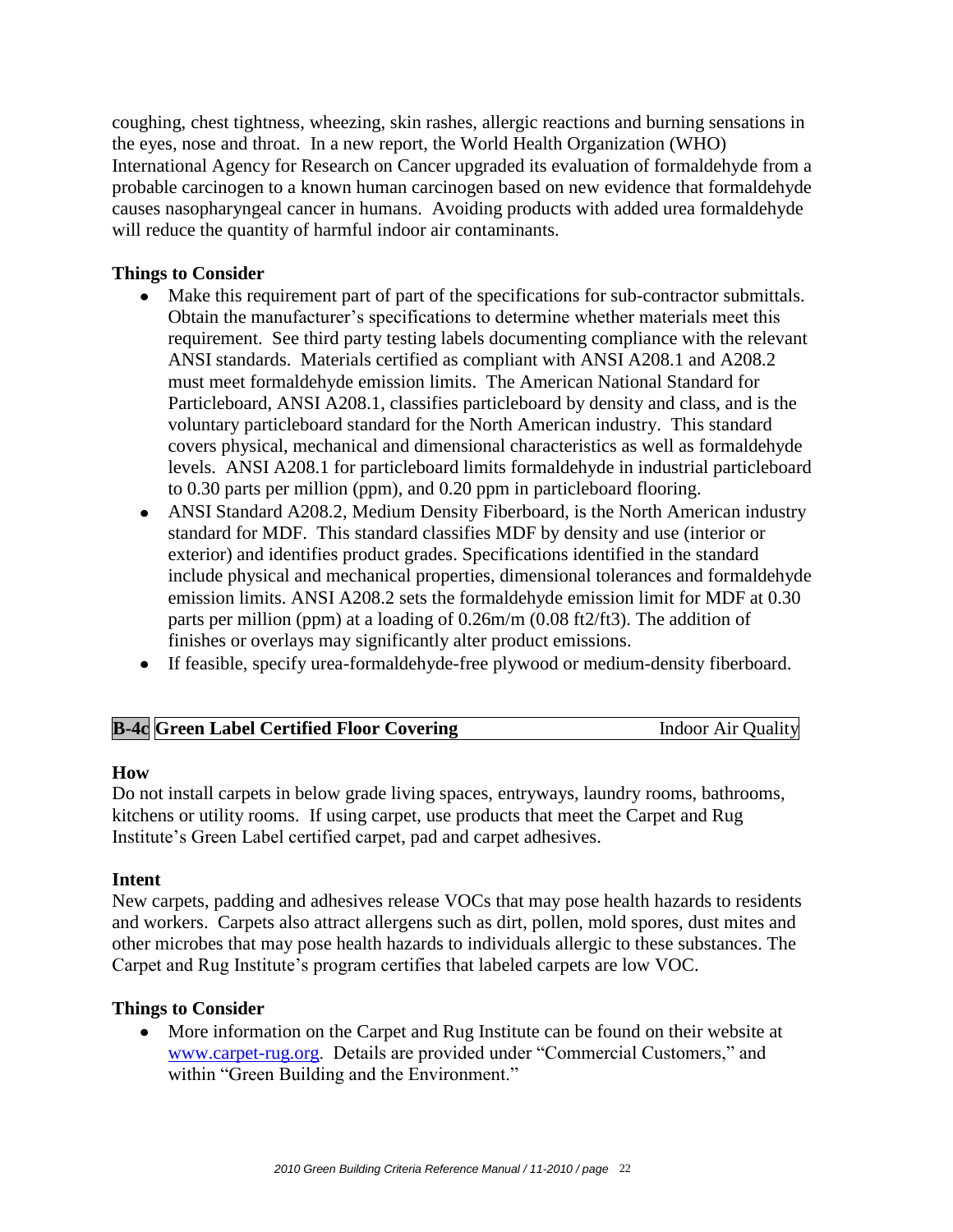- The EPA Energy Star with Indoor Air Package Specifications requires Green Label Plus carpet. The "Plus" label is more stringent. The California Rug Institute maintains a list of manufacturers and products meeting the Green Label Plus standard. To view the list, go to [http://www.carpet-rug.org/drill\\_down\\_2.cfm?page=8&sub=17&requesttimeout=350.](http://www.carpet-rug.org/drill_down_2.cfm?page=8&sub=17&requesttimeout=350)
- Make this requirement part of the specifications for sub-contractor submittals. Do not specify the use of wall-to-wall carpets in bathrooms, kitchens, entryways, utility rooms and other wet areas. Instead, use smooth and resilient flooring that can tolerate moisture (e.g., ceramic tile or linoleum).

| $B-4d$ | <b>Exhaust fans – Bathrooms</b> | <b>New</b><br>Construction |
|--------|---------------------------------|----------------------------|

# **How**

Install ENERGY STAR-labeled bathroom fans that exhaust to the outdoors and are equipped with a humidistat sensor or timer, or operate continuously.

#### **Intent**

Properly sized and controlled exhaust fans in bathrooms reduce moisture condensation, lowering the potential for indoor mold growth that may yield odors and pose health hazards to residents. ENERGY STAR-qualified fans use 65 percent less energy on average than standard models and move more air per unit energy used with less noise. Timers and humidistat sensors help ensure that fans regularly remove moisture and provide increased ventilation.

- $\bullet$ For more information on bathroom fans, go to the products section of the Energy Star home page: [http://www.energystar.gov/.](http://www.energystar.gov/) This website describes the advantages of ENERGY STAR–labeled bathroom, utility room, and kitchen exhaust fans and provides product and manufacturer lists.
- The cfm for intermittent bath fans should be at least 50 cfm or 20 cfm if operating continuously, per ASHRAE Standard 62.2-2007 section 5.
- Home Ventilating Institute, Ventilation Systems and Controls See<http://www.hvi.org/> and [http://www.hvi.org/assets/pdfs/Ventilation\\_Controls\\_for\\_Life-Styles.pdf](http://www.hvi.org/assets/pdfs/Ventilation_Controls_for_Life-Styles.pdf) HVI provides consumers an assurance of product performance. It also works to increase public awareness of the need for good ventilation and provides resources for selecting the proper ventilation products.
- Review of Residential Ventilation Technologies See<http://www.buildingscience.com/documents/reports> This page provides a link to "Review of Residential Ventilation Technologies," a report that reviews current and potential ventilation technologies for residential buildings with particular emphasis on North American climates and construction.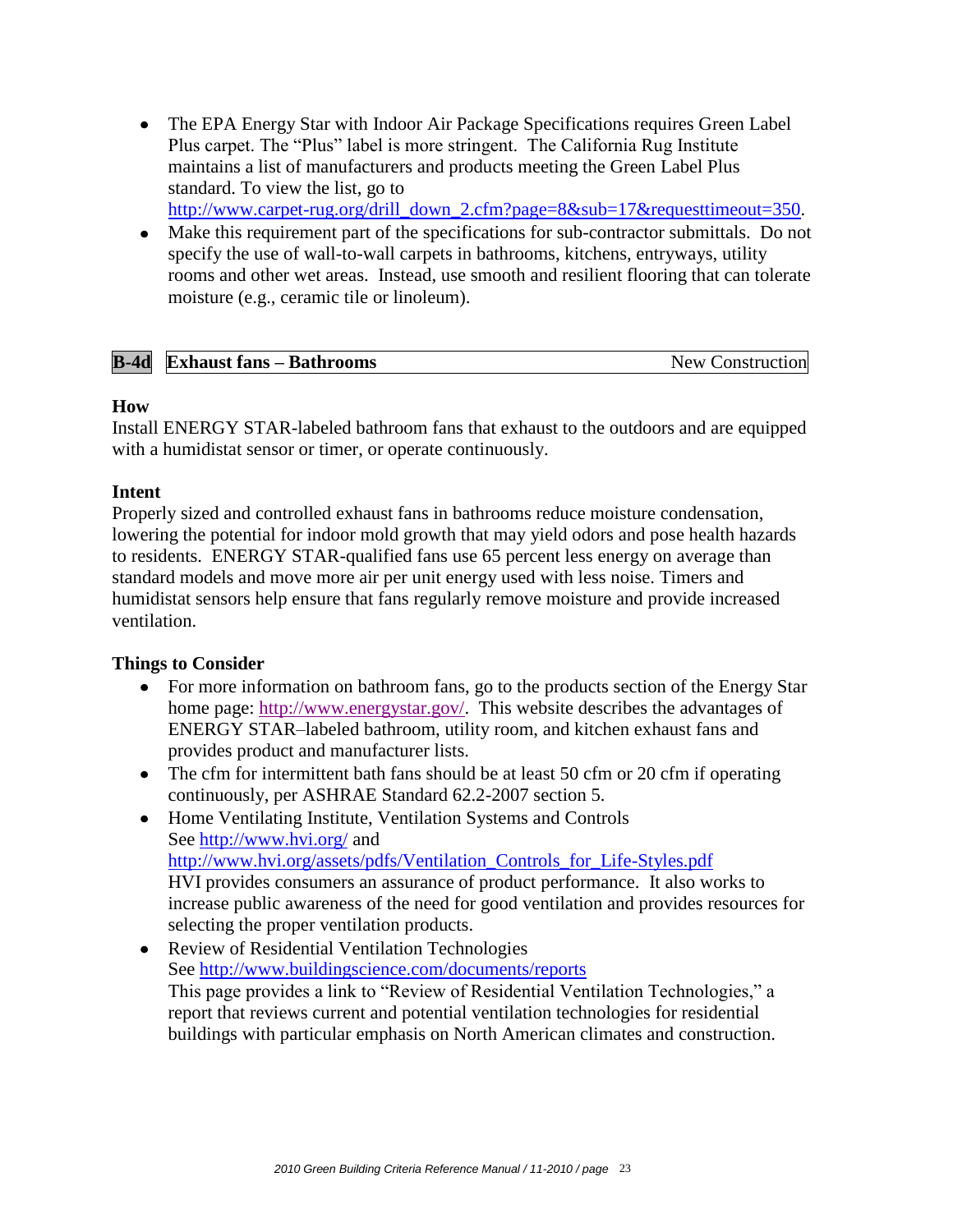# **How**

Install a ventilation system for the dwelling unit that provides 15 cubic feet per minute of fresh air, per occupant.

# **Intent**

Optimal ventilation improves indoor air quality by providing fresh air to the living space on a regular basis.

# **Things to Consider**

- Specify a mechanical whole-house ventilation system per ASHRAE 62.2 2007and the EPA ENERGY STAR with Indoor Air Package Specifications.
- ASHRAE Standard 62.2-2007 and ASHRAE Standard 62.1-2007 See<http://www.ashrae.org/technology/page/548> This site provides a viewable version of ASHRAE Standard 62.2-2007. The online version cannot be printed or saved but can be previewed.
- University of Minnesota, Common Questions about Heat and Energy Recovery Ventilators See<http://www.extension.umn.edu/distribution/housingandclothing/DK7284.html>

This site provides a brief, easy-to-understand overview of heat- and energy-recovery ventilators.

Building Science.com, Review of Residential Ventilation Technologies See<http://www.buildingscience.com/documents/reports> This page provides a link to "Review of Residential Ventilation Technologies," a report that reviews current and potential ventilation technologies for residential buildings with particular emphasis on North American climates and construction.

| <b>B-4f</b><br>C Sizing<br><b>HVA</b><br>${\bf AC}$ | Prevention |
|-----------------------------------------------------|------------|
|-----------------------------------------------------|------------|

# **How**

Size heating and cooling equipment in accordance with the Air Conditioning Contractors of America (ACCA) Manual, Parts J and S, ASHRAE handbooks, or equivalent software, to prevent short-cycling of heating or air conditioning and ensure adequate dehumidification.

# **Intent**

Appropriately sized equipment can ensure adequate dehumidification, preventing shortcycling that can lead to excess moisture in the air, which can cause mold growth and resident discomfort.

# **Things to Consider**

The HVAC designer generates a Manual J load calculation to ensure proper sizing of the cooling system. This calculation accounts for factors such as the building's orientation with respect to the sun, window design and insulation rating. The designer can utilize one of the HVAC-industry adopted software programs, based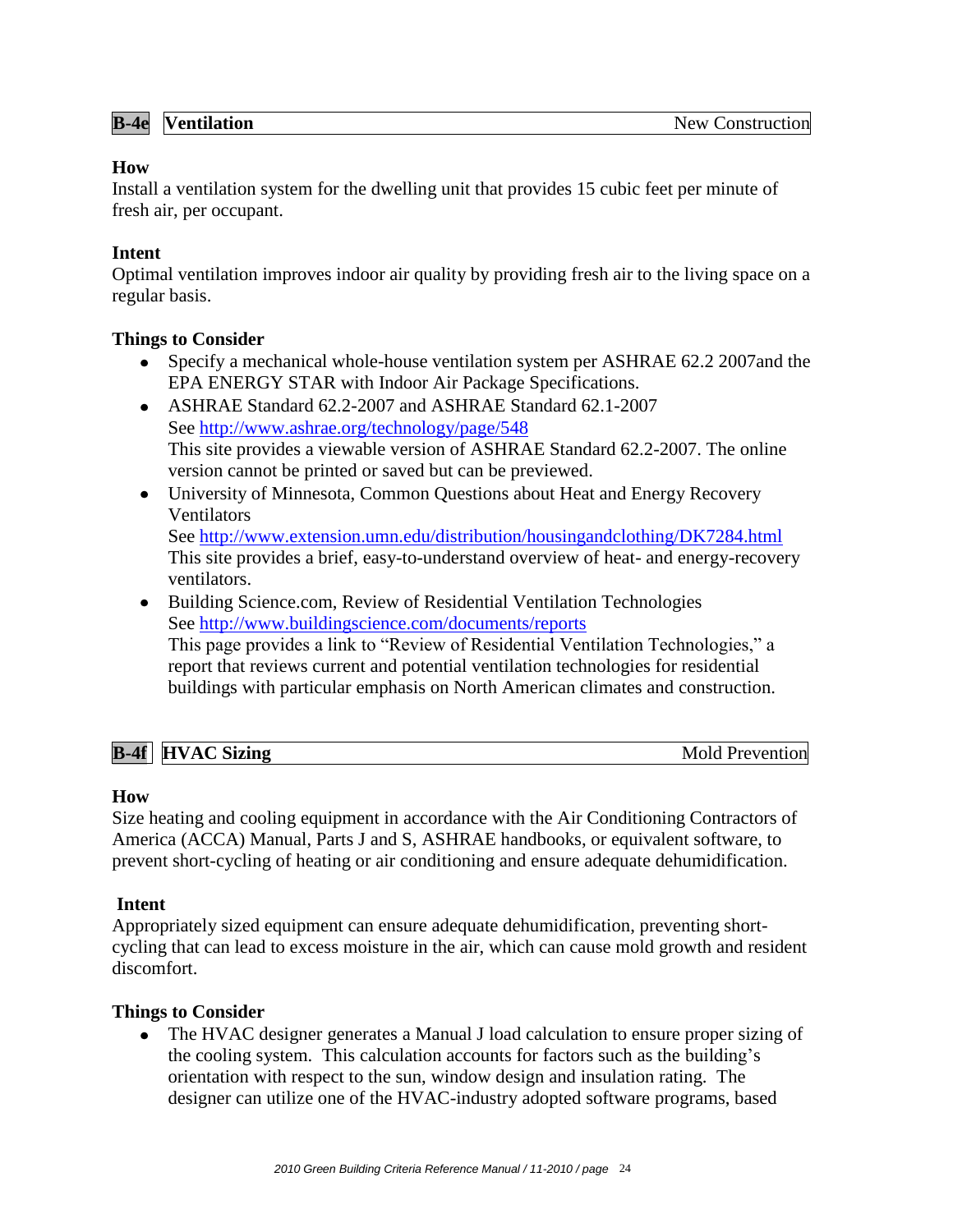upon Manual J, which assists with these designs. Consult [http://www.acca.org](http://www.acca.org/) for a list of software programs to perform Manual J calculations.

- Air Conditioning Contractors of America, Manual D: Residential Duct Design See<http://www.acca.org/>
- Air Conditioning Contractors of America, Manual J: Residential Load Calculation see <http://www.acca.org/>
- Air Conditioning Contractors of America, HVAC Quality Installation Specification See<http://acca.org/> This website provides a free link to the ACCA Standard: "HVAC Quality Installation Specification: Residential and Commercial Heating, Ventilating, and Air Conditioning Applications." The site also includes a link to various articles and other ANSI and ACCA standards.
- California Energy Commission, Procedures for HVAC System Design and Installation See<http://www.energy.ca.gov/efficiency/qualityhomes/procedures.html> This site provides an overview of good practices for designing and installing the HVAC system, as well as detailed strategies and measures for the "house as a system" approach to construction.

| <b>B-4g Water Heaters</b> | Mold Prevention |
|---------------------------|-----------------|

#### **How**

Use tankless hot water heaters or install conventional hot water heaters in rooms with drains or catch pans piped to the exterior of the dwelling and with non-water sensitive floor coverings.

# **Intent**

The use of heaters or heaters with drains and catch pans prevents moisture problems caused by leakage or overflow. Capturing water overflow from hot water heaters or allowing for proper drainage will prevent water from sitting idle, creating excess moisture and allowing mold to germinate. Cooling coils, as part of the HVAC equipment for air conditioning, can generate significant amounts of water through condensation on the surface of the coils. If this water is not constantly drained from the "drip pan" under the coil, mold and other organisms can grow in the standing water. HVAC-system air blowing across this area can distribute this mold and other material throughout the home.

- ASHRAE, *User's Manual of Standard 62.1-2004*. American Society of Heating, Refrigerating and Air-Conditioning Engineers, Inc., 2004. (Fig 4.9a and 4.9b). See [http://www.ashrae.org](http://www.ashrae.org/)
- International Residential Code; see [www.iccsafe.org](http://www.iccsafe.org/)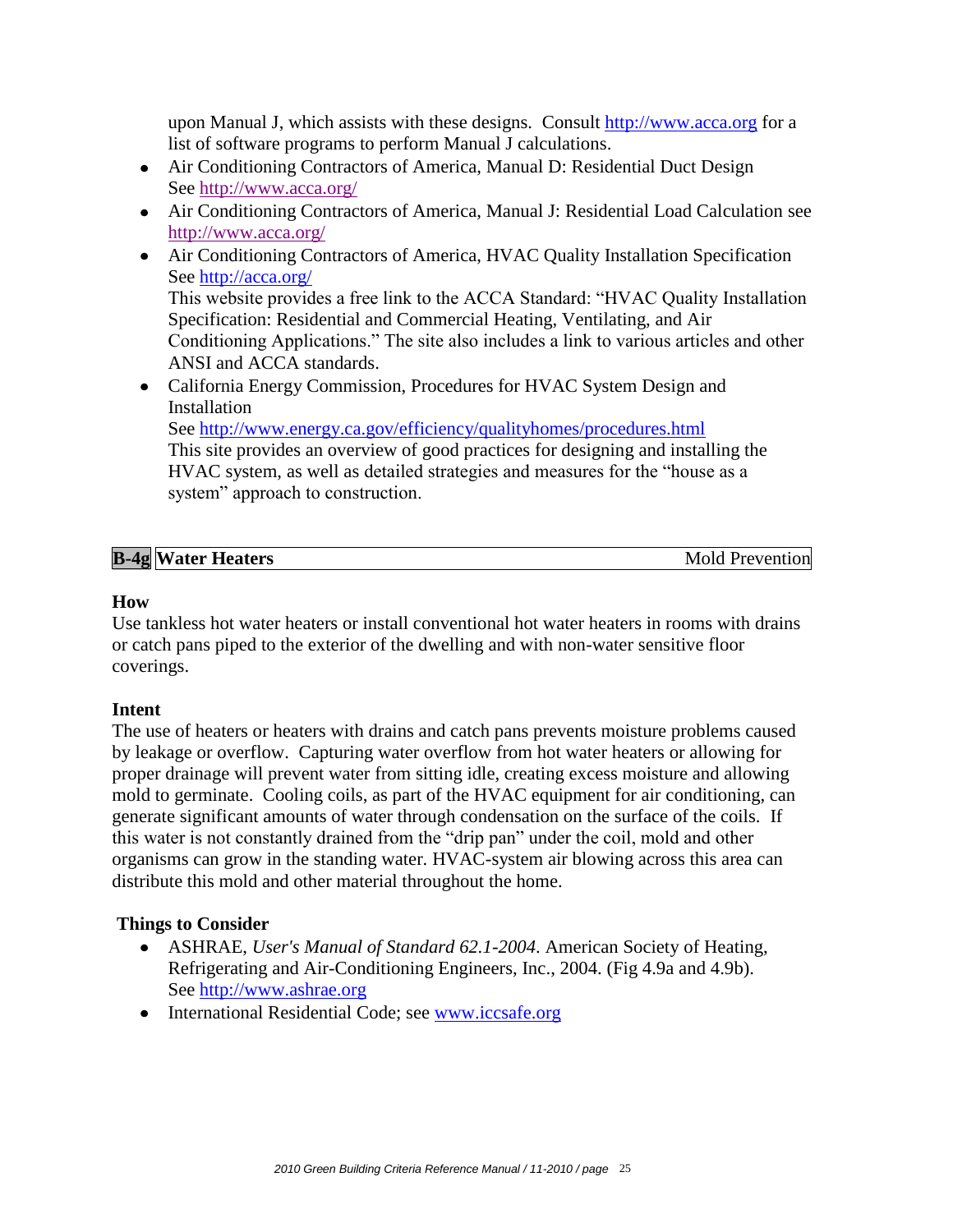#### **How**

Specify direct vented or combustion sealed water heaters.

# **Intent**

Direct vent systems draw all the air needed directly from the outside so there is no risk of spilling combustion contaminants into the residence. Power vented equipment uses a fan or blower to create the pressure difference that causes air to flow from inside the house, through the combustion device out an approved chimney or vent system to the outdoors.

# **Things to Consider**

- U.S. Environmental Protection Agency, Combustion Gases and Carbon Monoxide See<http://www.epa.gov/iaq/combust.html> and<http://www.epa.gov/iaq/co.html> These two extensive EPA sites describe the sources of carbon monoxide and other combustion gases, their health effects, steps to reduce exposure, related standards and guidelines, and additional resources and links.
- Canada Mortgage and Housing Corporation See [http://www.cmhc-schl.gc.ca/en/co/maho/yohoyohe/inaiqu/inaiqu\\_004.cfm](http://www.cmhc-schl.gc.ca/en/co/maho/yohoyohe/inaiqu/inaiqu_004.cfm) This site is part of CMHC's "About Your House" series of educational articles. It includes information about combustion gases, the effects of exposure, and strategies for limiting exposure.

| <b>B-4i</b> Cold Water Pipe Insulation | <b>Mold Prevention</b> |
|----------------------------------------|------------------------|

#### **How**

Insulate exposed cold water pipes in climates and building conditions susceptible to moisture condensation.

#### **Intent**

Insulation of cold water pipes prevents condensation that can lead to mold growth. Wherever there is a high differential between indoor air temperatures and the temperature of water supplies, i.e., in locations with moderate-to-high humidity, condensation on cold water pipes is likely to occur. Plumbing on exterior walls may be exposed to substantial variations in temperature making it more vulnerable to leakage or damage.

| <b>B-4j</b> Materials in Wet Areas | Surfaces, Tub and Shower Enclosures |
|------------------------------------|-------------------------------------|
|                                    |                                     |

#### **How**

In wet areas, use materials that have smooth, durable, cleanable surfaces. Do not use moldpropagating materials such as vinyl wallpaper and unsealed grout. Use fiberglass or similar enclosure or, if using any form of grouted material, use backing materials such as cement board, fiber cement board or equivalent (i.e., not paper-faced).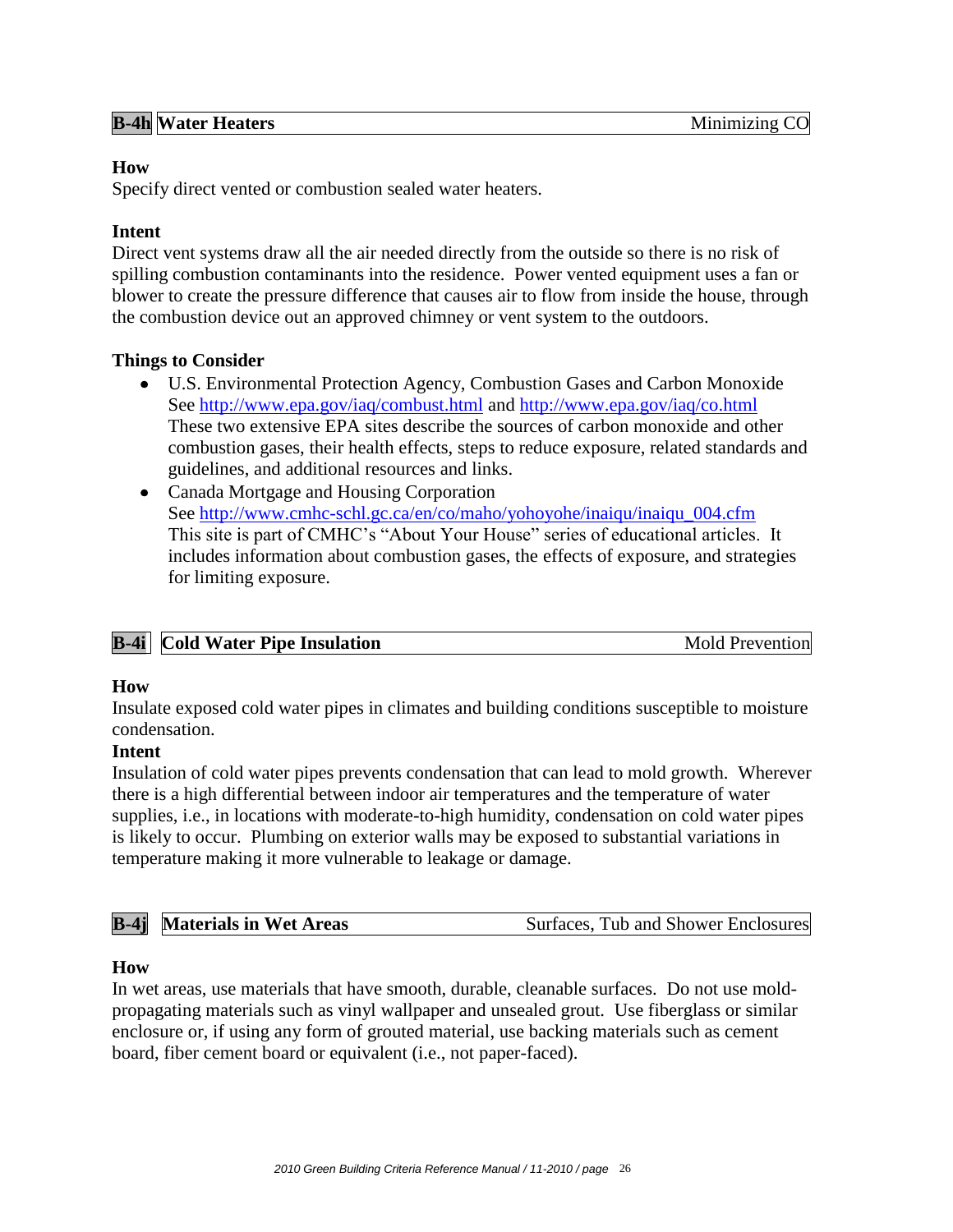#### **Intent**

The use of moisture-resistant materials in wet areas such as bathrooms reduces moisture buildup, diminishing the potential for indoor mold growth that may yield odors and pose health hazards to residents.

| <b>B-4k Clothes-Dryer Exhaust</b><br><b>Mold Prevention</b> |
|-------------------------------------------------------------|
|-------------------------------------------------------------|

#### **How**

Clothes dryers must be exhausted directly to the outdoors.

#### **Intent**

Outdoor venting of clothes dryers substantially reduces air moisture that can lead to mold growth.

#### **Things to Consider**

It is important to minimize the duct run to avoid build up of moisture and particles that can inhibit the flow of air through the duct. Rigid duct materials are preferred to help ensure clean ducts and reduce build up on particles and moisture.

| <b>B-41</b> Integrated Pest Management | <b>Healthy Environment</b> |
|----------------------------------------|----------------------------|
|                                        |                            |

#### **How**

Seal all wall, floor, and joint penetrations to prevent pest entry. Provide rodent and corrosion proof screens (e.g., copper or stainless steel mesh) for large openings.

#### **Intent**

Sealing of cracks and penetrations will minimize entry points for pests such as rodents and cockroaches.

# **Operations and Maintenance – Mandatory**

#### **B-5a Building Maintenance Manual**

#### **How**

Provide, prior to occupancy, a manual that includes the following: a routine maintenance plan; operations and maintenance guidance for all appliances, HVAC systems, water-system turnoffs, lighting equipment, paving materials and landscaping, pest control, and other systems that are part of each occupancy unit; and an occupancy turnover plan that describes in detail the process of educating the tenant about proper use and maintenance of all building systems. Reference the Building Maintenance Manual in your Green Development Plan.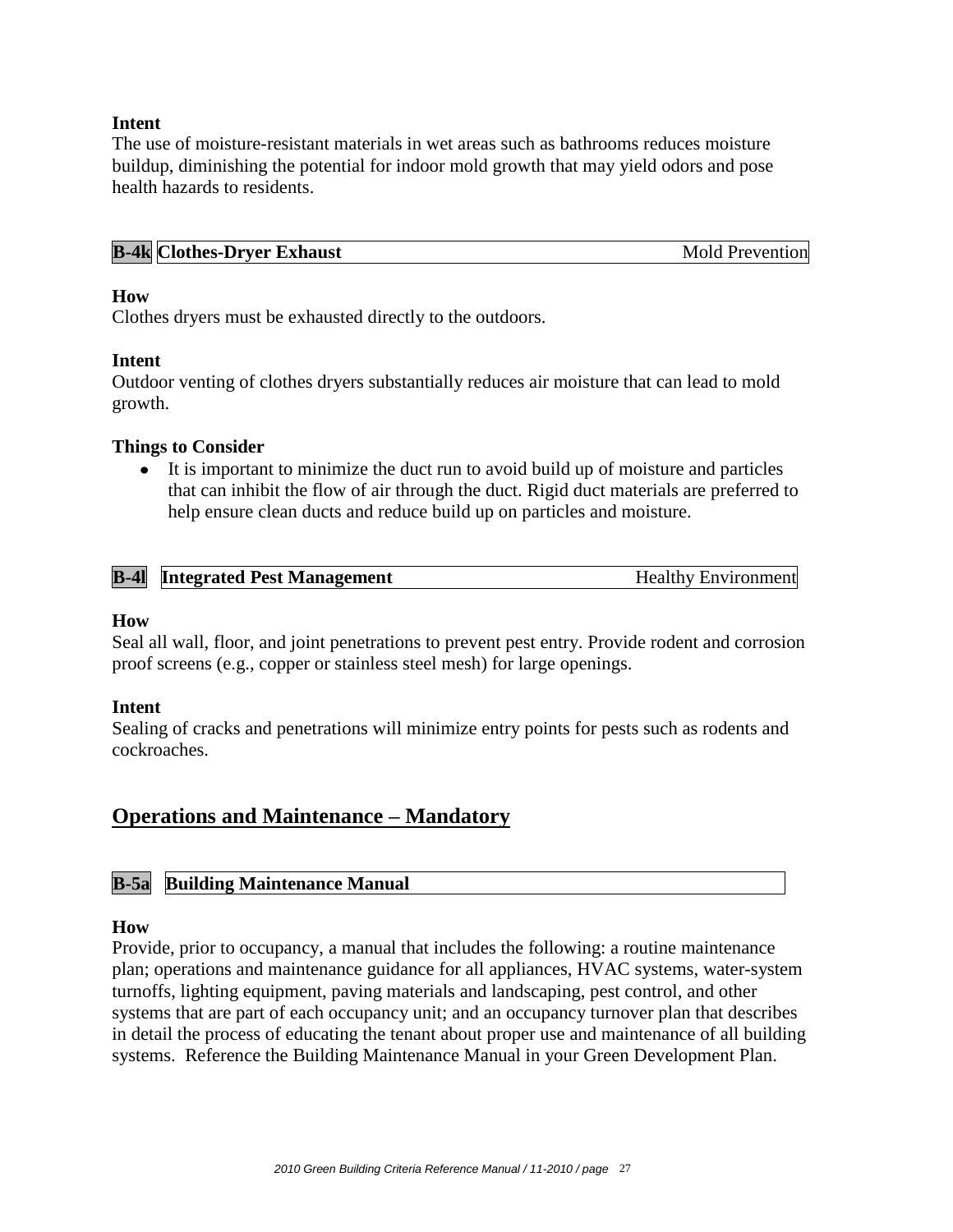# **Intent**

A regularly maintained building and site will provide optimum health benefits and ensure environmental and economic performance.

### **Things to Consider**

• NCHH. "Healthy Homes Maintenance Checklist." National Center for Healthy Housing, 2005.

See [http://www.centerforhealthyhousing.org./Healthy\\_Housing\\_CheckList.pdf](http://www.centerforhealthyhousing.org./Healthy_Housing_CheckList.pdf)

- For an example of a Green operations and Maintenance Manual template, see: [www.practitionerresources.org/showdoc.html?id=63995](http://www.practitionerresources.org/showdoc.html?id=63995)
- Incorporate a "no-spray" policy in the ongoing maintenance of a green property, as sprays are ineffective at managing pests and very harmful for residents.

# **B-5b Occupant's Guide**

# **How**

Provide a guide for homeowners and renters that explains the intent, benefits, use and maintenance of green building features, along with the location of transit stops and other neighborhood conveniences and features, and encourages additional green activities such as recycling, gardening, use of healthy cleaning materials, alternative measures to pest control, and purchase of green power. For homeowners, include appropriate instructions from B-5a above.

#### **Intent**

Renters and homeowners may be unfamiliar with green systems or features installed in their buildings or homes, or with nearby amenities that can provide transportation choices and conveniences within walking distance. Assistance with understanding, operating and maintaining them will allow both homeowners and renters to fully realize the environmental, health and economic benefits of green development.

- For an example of an Occupant's manual template, see [www.practitionerresources.org/showdoc.html?id=63997](http://www.practitionerresources.org/showdoc.html?id=63995)
- Provide homeowners/tenants with two radon test kits designed for 48-hour exposure with instructions for use and follow up action, per EPA's Indoor Air Package.
- Connecticut Department of Environmental Protection, "Health Home Brochure" See<http://www.ct.gov/dep/lib/dep/p2/individual/healthyhome.pdf> This site links to the "A Green Home Is a Healthy Home" brochure; a good example of a simple brochure with a readable layout and presentation.
- Minnesota Building Industry Foundation, Home-Smart See [http://www.home-smart.org](http://www.home-smart.org/) This site provides information for homeowners on maintaining their home. It includes seasonal checklists and step-by-step instructions for general maintenance, as well as special instructions for new-home buyers on maintaining their home during its first year.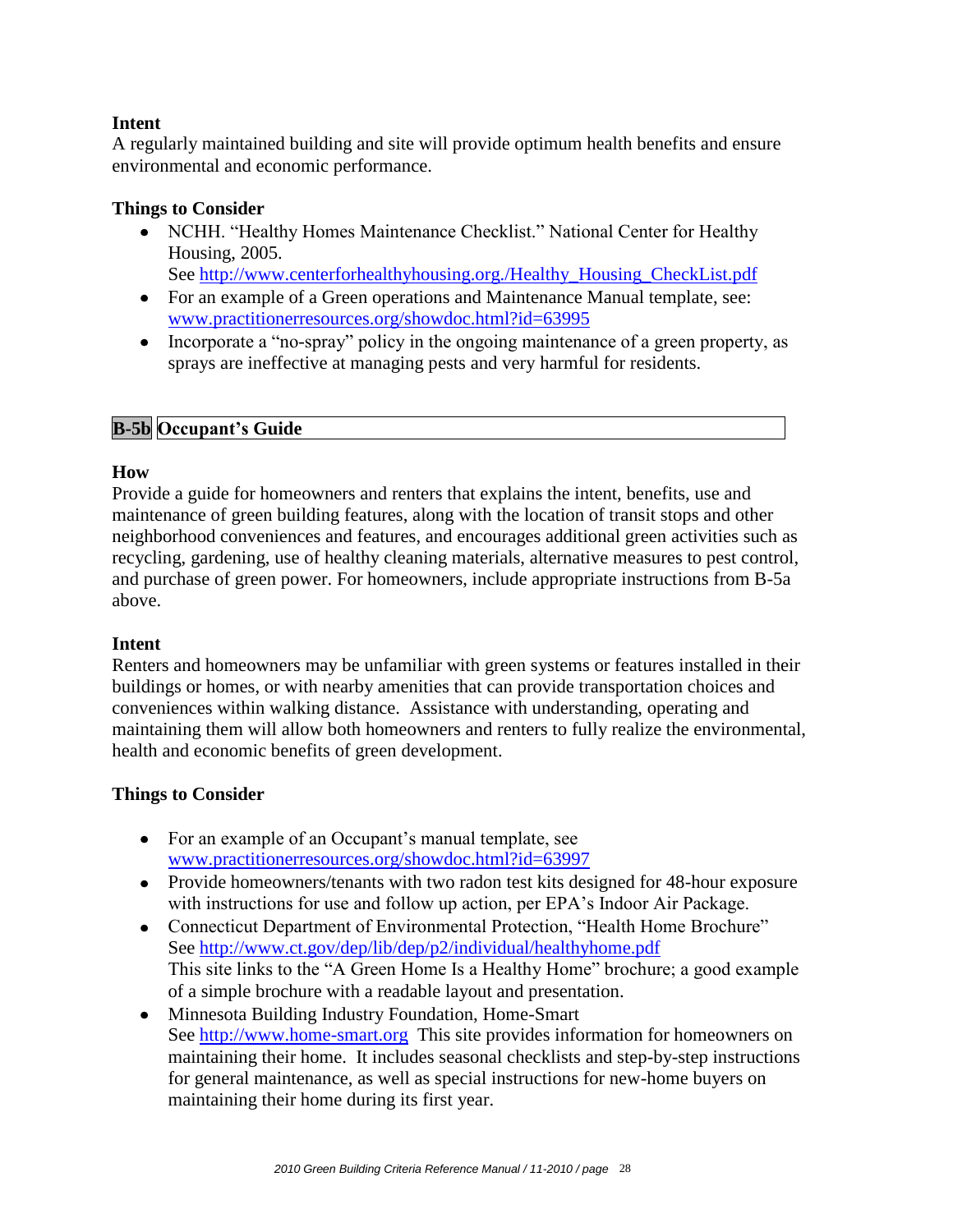# **B-5c New Resident Orientation**

#### **How**

Provide a walk-through and orientation to the new resident or homeowner using the Occupant Manual from B-5b above that reviews the building's green features, operations and maintenance, along with neighborhood conveniences that may facilitate a healthy lifestyle.

#### **Intent**

A walk-through and orientation will help ensure that the Green Development Plan achieves its intended environmental and economic benefits.

# **SECTION C – Required only if the applicant is including green building measures beyond the standard criteria.**

# **Location and Neighborhood Fabric**

| <b>C-1</b> Smart Site Location | Brownfield, Grayfield or Adaptive Reuse Site |
|--------------------------------|----------------------------------------------|
|--------------------------------|----------------------------------------------|

#### **How**

Locate the project on a brownfield, grayfield or adaptive reuse site.

#### **Intent**

Use of previously developed sites, including those where development is complicated by real or perceived environmental contamination or physical constraints, reduces pressure on undeveloped land and the spread of pavement to new watersheds. Many such sites are otherwise prime locations for redevelopment and provide potential economic and location benefits to citizens, neighborhoods and regions. Reuse of existing structures reduces the need for new materials and utilizes embodied energy.

#### **Definitions**

- Brownfields are abandoned, idled or under-used properties where expansion or redevelopment is complicated by real or perceived environmental contamination. They typically are former industrial or commercial properties where operations may have resulted in environmental contamination. Brownfields often pose not only environmental, but legal and financial burdens on communities. Brownfields require a Phase II Environmental Site Assessment and remediation plan.
- Grayfields are previously developed abandoned sites, such as parking lots, obsolete shopping centers, and dilapidated residential structures scheduled to be deconstructed or demolished.
- An adaptive reuse site is one that was previously developed for non-residential purposes, in which at least 25 percent of the proposed development will reuse existing non-residential structures.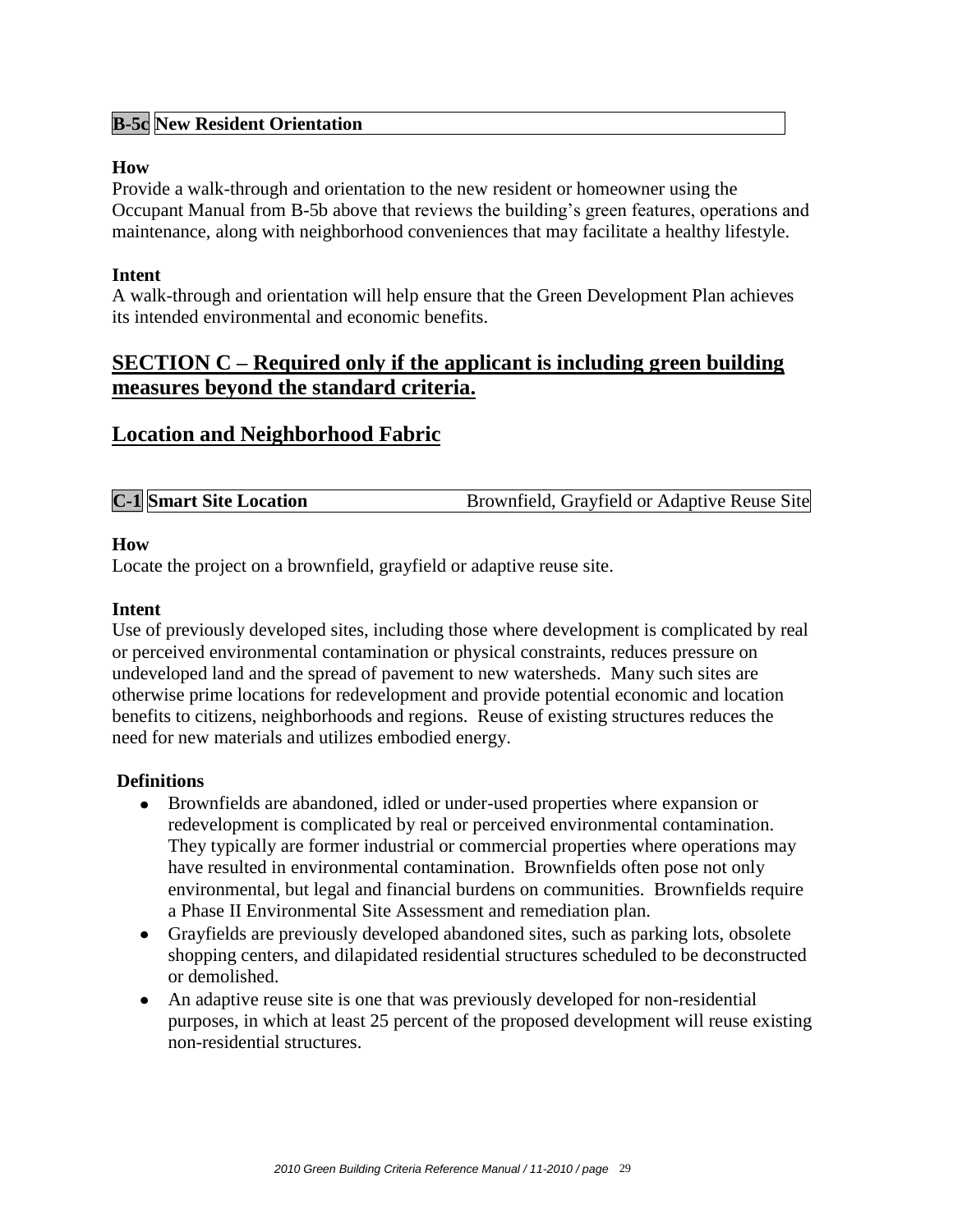# **Things to Consider**

- U.S. Environmental Protection Agency, Brownfields Cleanup and Redevelopment See<http://www.epa.gov/brownfields/index.html> On this site, you can find information about EPA's Brownfields Program, including the brownfields law, EPA Brownfields Grants, technical tools and resources, and information on brownfield projects across the county.
- New York State Department of Environmental Conservation, Environmental Cleanup and Brownfields See<http://www.dec.ny.gov/chemical/brownfields.html> This site provides information on New York State's brownfields cleanup programs.
- Municipal Research and Services Center of Washington, Infill Development Strategies for Shaping Livable Neighborhoods See<http://www.mrsc.org/Publications/textfill.aspx> This site, sponsored by the State of Washington, contains an overview of strategies for encouraging and implementing infill development patterns. The principal audience is policymakers and developers in Washington, but the insights are broadly applicable.
- Congress of New Urbanism, "Greyfields into Goldfields: Dead Malls Become Living Neighborhoods"
	- See<http://www.cnu.org/malls>

This website contains a 2002 study on the opportunity for converting dead shopping malls into new neighborhoods.

• National Vacant Properties Campaign See<http://www.vacantproperties.org/>

This website provides information, resources, tools, and assistance to support vacant property revitalization efforts.

# **Energy Efficiency**

|  |  | <b>C-2</b> Renewable Energy | PV Panels, Wind Turbines and Other Sources |
|--|--|-----------------------------|--------------------------------------------|
|--|--|-----------------------------|--------------------------------------------|

#### **How**

Install PV panels, wind turbines or other acceptable renewable source, to provide at least 10 percent of the project's estimated electricity demand.

#### **Intent**

Use of renewable energy reduces environmental impacts associated with utility energy production and use. These impacts include natural resource destruction, air pollution, greenhouse gas emissions and water pollution. Use of onsite renewable energy technologies, such as PV panels and wind turbines, can also result in energy cost savings.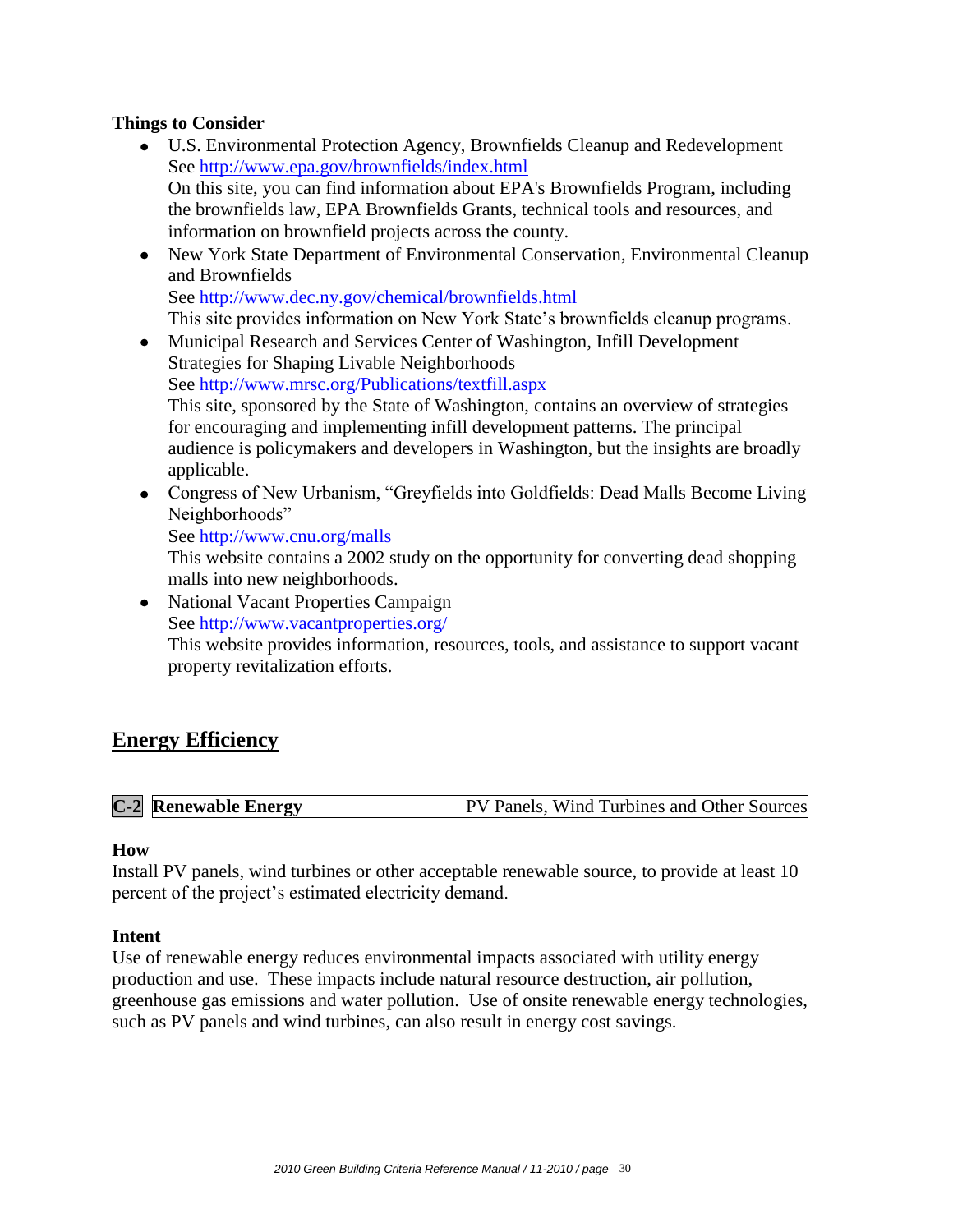# **Things to Consider**

- U.S. Department of Energy, Office of Energy Efficiency and Renewable Energy See [http://www.eere.energy.gov](http://www.eere.energy.gov/) The EERE website includes information on all types of renewable energy technologies and energy efficiency.
- National Renewable Energy Laboratory See [http://www.nrel.gov](http://www.nrel.gov/) The National Renewable Energy Laboratory is a leader in the U.S. Department of Energy's effort to secure an energy future for the nation that is environmentally and economically sustainable.
- American Solar Energy Society See [http://www.ases.org](http://www.ases.org/) ASES is a nonprofit organization committed to a sustainable energy economy. ASES accelerates the development and use of solar and other renewable energy resources through advocacy, education, research, and collaboration among professionals, policymakers, and the public.
- National Center for Photovoltaics See<http://www.nrel.gov/ncpv> NCPV provides a clearinghouse on all aspects of photovoltaic (PV) solar cell systems.
- Database of State Incentives for Renewable Energy

See [http://www.dsireusa.org](http://www.dsireusa.org/)

The North Carolina Solar Center developed this database to collect information on state financial and regulatory incentives (e.g., tax credits, grants, and special utility rates) designed to promote the application of renewable energy technologies. DSIRE also offers additional features such as preparing and printing reports that detail the incentives on a state-by-state basis.

- Florida Solar Energy Center See [http://www.fsec.ucf.edu/en/consumer/solar\\_electricity/index.htm](http://www.fsec.ucf.edu/en/consumer/solar_electricity/index.htm) A resource for basic information on types of photovoltaic solar electric systems, sizing, installation, and system ratings. FSEC also has an industry resources page that includes its Photovoltaic System Design Course Manual.
- American Wind Energy Association

#### See [http://www.awea.org](http://www.awea.org/)

AWEA is a national trade association representing wind power plant developers, wind turbine manufacturers, utilities, consultants, insurers, financiers, researchers, and others involved in the wind industry.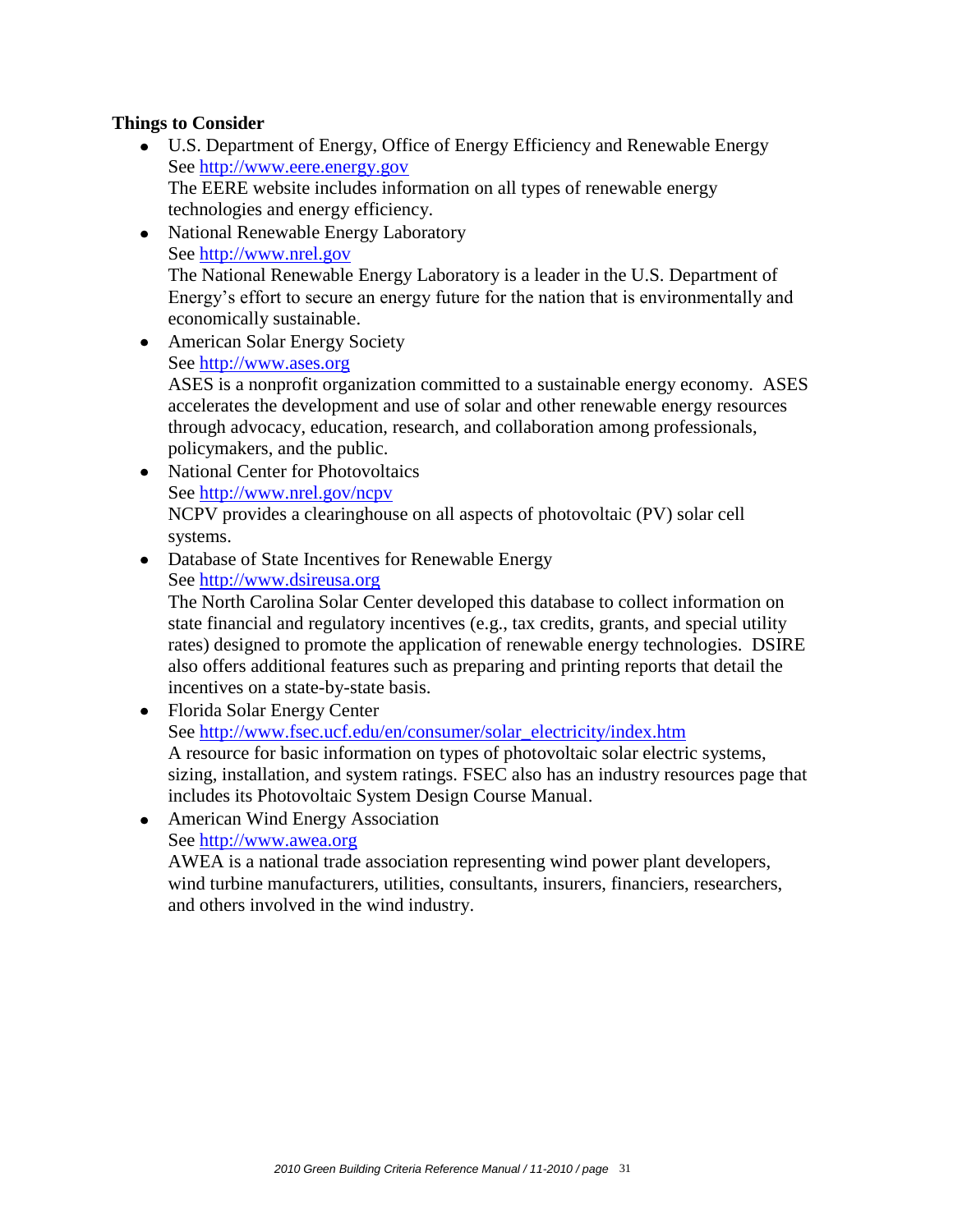# **Materials Beneficial to the Environment**

# **C-3a Construction Waste Management Environmental Protection**

#### **How**

Reduce the amount of construction waste sent to the landfill by 25%. Submit calculations that estimate the entire amount of construction waste, and then describe how the reduction of 25% will be obtained.

# **Intent**

The amount of job-site waste resulting from construction of the average (2000 sq. ft.) U.S. home is 4 pounds per square foot of conditioned space, totaling about 8,000 pounds and taking up 50 cubic yards of landfill space. To the extent possible, waste should be avoided because 1) landfill space is rapidly diminishing, 2) incineration produces pollutants, and 3) waste of materials is in itself a negative environmental impact. (Source: National Association of Home Builders Research Center, 2001, [http://www.nahbrc.org\)](http://www.nahbrc.org/)

# **Things to Consider**

- Consider creating detailed framing plans or scopes of work and accompanying architectural details for use on the job site.
- Consider creating a detailed cut list and lumber order prior to construction.
- U.S. Environmental Protection Agency, Construction and Demolition Debris See<http://www.epa.gov/epaoswer/non-hw/debris-new/index.htm> This site includes basic information on construction and demolition debris disposal practices, regional and state programs, publications, and links.
- U.S. EPA WasteWise Program See<http://www.epa.gov/wastewise/targeted/challenge/cbres.htm> This site has information about the WasteWise Building Challenge program, including articles, publications, and various links and resources for more information.
- Construction Materials Recycling Association See [http://www.cdrecycling.org](http://www.cdrecycling.org/) Includes links to websites on recycling concrete, asphalt roof shingles, and drywall, as well as a state-by-state listing of construction waste re-users and recyclers.
- NAHB Research Center, Toolbase.org, "Best Practices for Construction Waste Management"

See [http://www.toolbase.org/Best-Practices/Construction-Waste/waste-mgmt-field](http://www.toolbase.org/Best-Practices/Construction-Waste/waste-mgmt-field-guide)[guide](http://www.toolbase.org/Best-Practices/Construction-Waste/waste-mgmt-field-guide)

This page includes frequently asked questions, case studies, reports, and various links. It also includes "A Builder's Field Guide," which includes guidance for creating a step-by-step construction waste management and recovery plan.

Residential Construction Waste Management: A Builder's Field Guide. NAHB Research Center, 1997. This guide may be used to create a step-by-step construction waste management and recovery plan.

See<http://www.nahbrc.org/bookstore/cw0503w.aspx>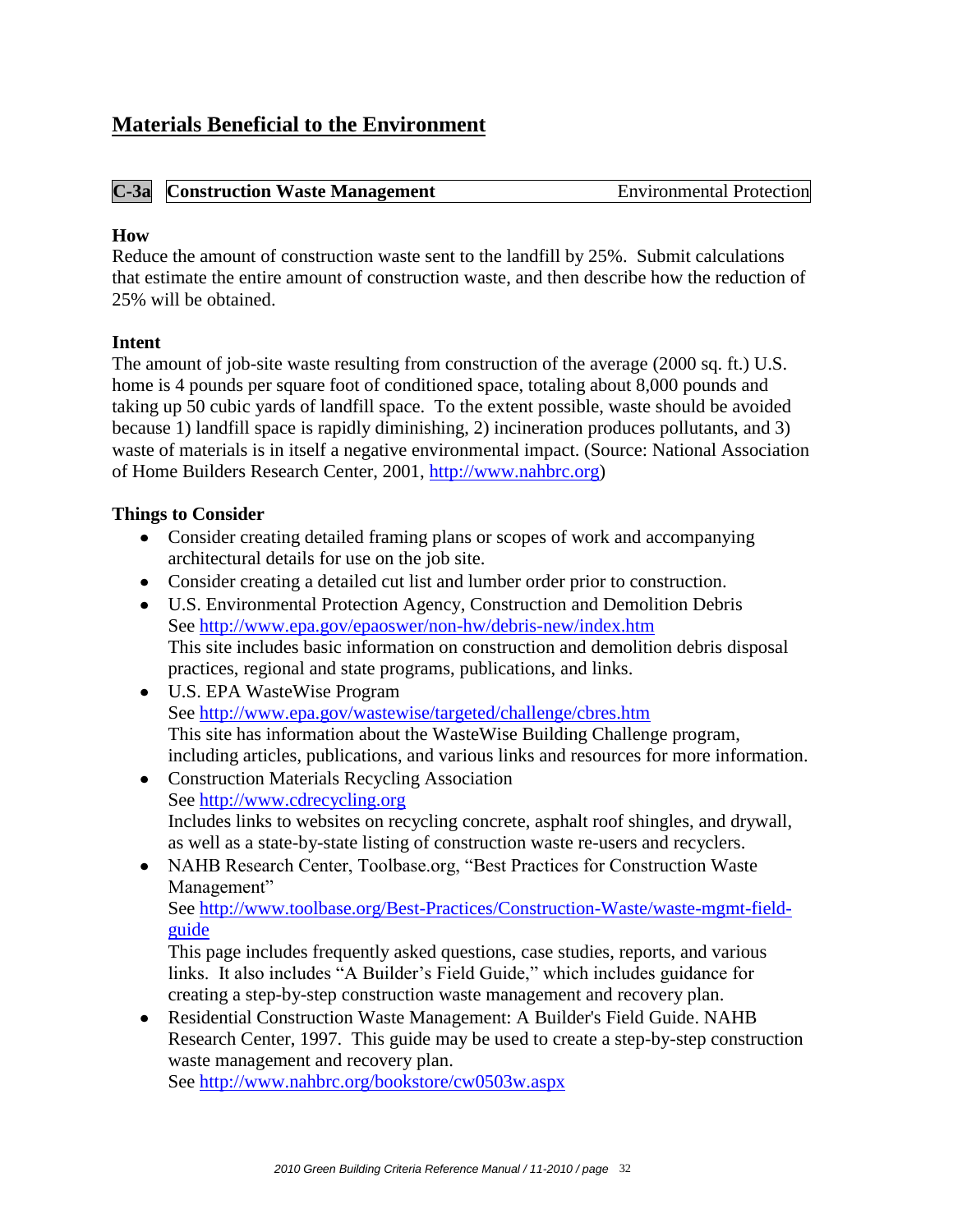Efficient Wood Use in Residential Construction. Natural Resources Defense Council, 1998. This NRDC handbook describes the advantages of several wood-efficient approaches to design, material selection, and construction for residential applications and includes extensive practical and resource information for builders, architects, engineers, and developers. It may be purchased online, at <http://www.nrdc.org/cities/building/rwoodus.asp>

| $C-3b$ | <b>Recycled Content Material</b> | <b>Environmental Protection</b> |
|--------|----------------------------------|---------------------------------|
|--------|----------------------------------|---------------------------------|

#### **How**

Use 25% materials with recycled content. The percentage of recycled content material is based on cost or value and does not include mechanical and electrical equipment. Provide calculations for recycled content percentage as follows:

- For a given material or furnishing, multiply the recycled content percentage by weight (post-consumer or post-industrial) by the value of the product to find the value of the recycled content for that item.
- Add up the values of the recycled content of all the materials and furnishings.
- Divide this sum by the total value of the materials for the project.

#### **Intent**

Recycled materials have been recovered or otherwise diverted from the solid waste stream either during the manufacturing process or after consumer use. Use of recycled content materials reduces the negative impact resulting from extraction and processing of virgin materials. Many recycled content materials have additional benefits, which yield better results and a stronger final product.

- Consider the incorporation of recycled content building materials from the early stages of project design.
- Many commonly used products, such as metals, concrete, masonry, acoustic tile, drywall, carpet, ceramic tile and insulation, are now available with recycled content. For guidance, see the Federal Trade Commission document, *Guides for the Use of Environmental Marketing Claims*, 16 CFR 260.7(e).
- Oikos Green Building Source See [http://www.oikos.com/green\\_products/index.php](http://www.oikos.com/green_products/index.php) This is a website dedicated to sustainable and energy-efficient construction: Green Building News, Products Database, Product Gallery, Energy Source Builder Newsletter, and more.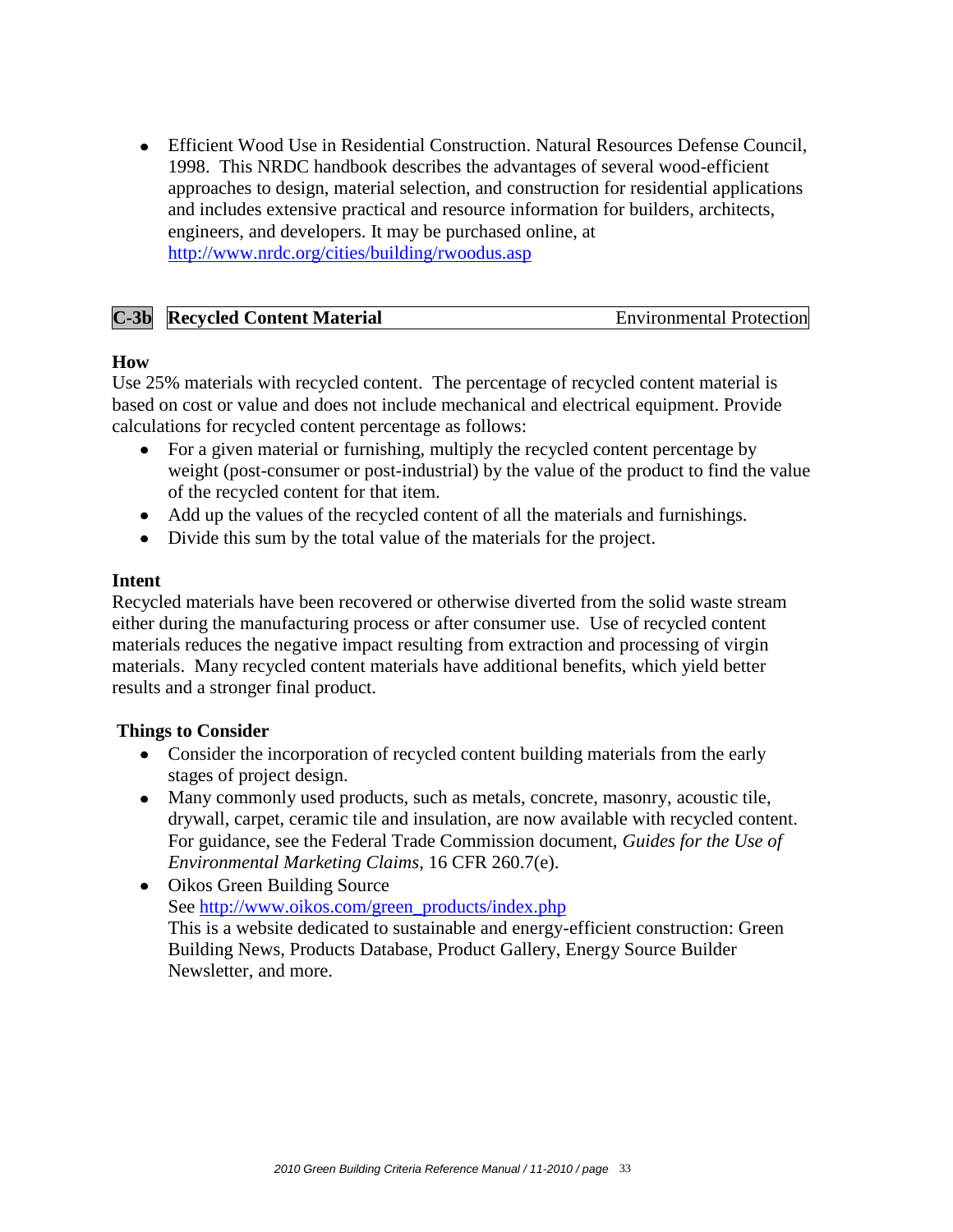# **C-3c Certified, Salvaged and Engineered Wood** Environmental Protection

### **How**

Use at least 50 percent (by cost) wood products and materials that are certified in accordance with the Forest Stewardship Council Sustainable Forestry Initiative, salvaged wood, or engineered framing materials. The percentage of certified, salvaged and engineered wood products is based on cost or value. The project architect must complete and submit the following calculation: Divide the sum of the value of all certified, salvaged or engineered wood products by the value of all wood products.

# **Intent**

Less than 10 percent of the old growth forest remains in the United States. The use of Forest Stewardship Council-certified wood encourages forestry practices that are environmentally responsible, socially beneficial and economically viable. The use of salvaged wood and engineered wood products precludes the need to use old-growth lumber.

# **Things to Consider**

- For help in locating FSC-certified products, see [http://www.fscus.org/faqs/fsc\\_products.php?link=1](http://www.fscus.org/faqs/fsc_products.php?link=1)
- Rainforest Alliance, "SmartGuide to Green Building Wood Sources" See<http://www.rainforestalliance.org/smartguides> This site lists U.S. suppliers, manufacturers, and distributors of FSC-certified building products.

|  | <b>C-3d</b> Water-Permeable Walkways and Parking Area | <b>Environmental Protection</b> |
|--|-------------------------------------------------------|---------------------------------|
|--|-------------------------------------------------------|---------------------------------|

#### **How**

Use water-permeable materials in 40 percent or more of walkways. Use water-permeable materials in 40 percent or more of paved parking areas.

# **Intent**

Water-permeable materials reduce storm-water runoff by allowing water to soak into the ground. Storm-water runoff pollutes receiving waterways by carrying sediment and other pollutants and by raising water temperature. Storm-water runoff also causes downstream flooding and erosion, and hampers aquifer recharge and transmission of moisture for vegetation. Water-permeable materials reduce storm-water runoff by allowing water to soak into the ground.

- Use water-permeable materials such as pervious interlocking concrete paving blocks, concrete grid pavers, perforated brick pavers and compacted gravel.
- NAHB Research Center ToolBase Services: Permeable Pavement <http://toolbase.org/Technology-Inventory/Sitework/permeable-pavement> In a resource provided through a partnership with the Department of Housing and Urban Development, the Partnership for Advancing Technology in Housing (PATH),